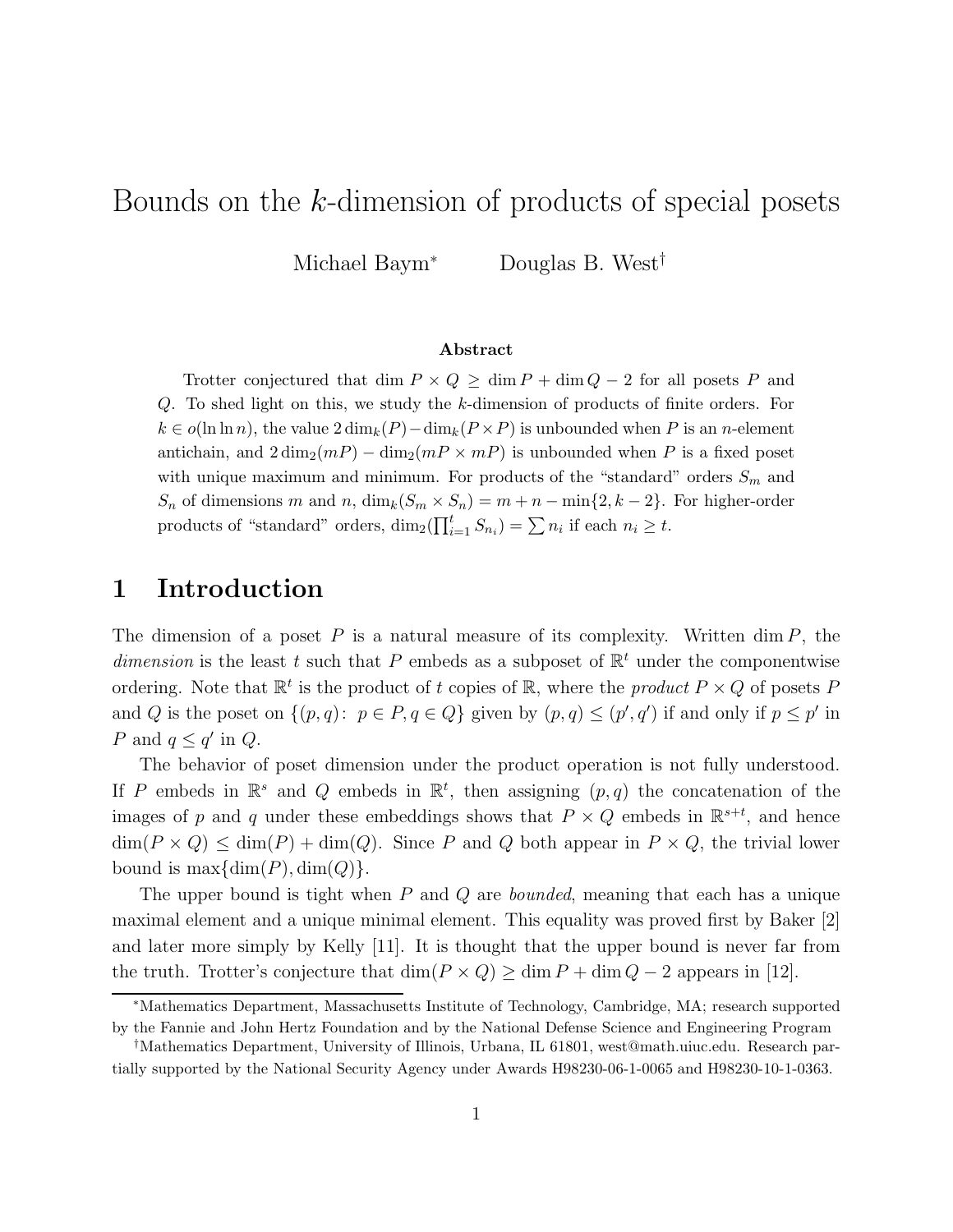The fundamental result in this direction is that of Trotter [17], proving that for  $n \geq 2$ the product of the smallest *n*-dimensional poset with itself has dimension  $2n - 2$ . Let  $[n] = \{1, \ldots, n\}$ . The *standard example*  $S_n$  is the containment poset on the family of sets consisting of the *n* singleton sets and their complements in [*n*]. Hiraguchi [9] showed that  $S_n$ is the smallest n-dimensional poset. Reuter [15] extended Trotter's result (using "concept analysis") to show that  $\dim(S_m \times S_n) = m + n - 2$  (for  $\min\{m, n\} \ge 2$ ). Reuter also showed that  $\dim(P \times P) \geq 4$  whenever  $\dim P = 3$ . Lin [13] gave another proof of Reuter's result for the product of standard examples and proved that  $\dim(S'_m \times S_n) = m + n - 2$ , where  $S'_m$  is the poset obtained from the standard example  $S_m$  by adding unique maximal and minimal elements. This shows that Trotter's conjecture cannot be refined by improving the bound to  $\dim(P \times Q) \ge \dim P + \dim Q - 1$  when P or Q is bounded.

In this paper we extend Reuter's result on the standard examples. Let  $\underline{k}$  denote the poset that is a chain of k elements. The k*-dimension* of a poset P is the minimum t such that P embeds in the product poset  $\underline{k}^t$ ; the concept was introduced by Trotter [16]. Reducing k restricts the flexibility of embeddings for P, so  $\dim_2 P \ge \dim_3 P \ge \cdots \ge \dim_{\infty} P = \dim P$ . The concatenation argument again shows that  $\dim_k(P \times Q) \leq \dim_k(P) + \dim_k(Q)$ .

For  $n \geq 3$ , the poset  $S_n$  is a subposet of the containment poset on the family of all subsets of [n]. Thus  $S_n$  embeds in  $2^n$ , and the dimension hierarchy collapses to yield dim<sub>k</sub>  $S_n = n$ for  $n \geq 3$  and  $k \geq 2$ . By a more detailed look at Trotter's counting argument for the lower bound, we determine  $\dim_k(S_m \times S_n)$  whenever  $\min\{m, n\} \geq 3$  and  $k \geq 2$ . Our main result in this direction is that  $\dim_k(S_m \times S_n) = m + n - \min\{2, k-2\}.$ 

Our result suggests an extension of Trotter's conjecture. A poset is *connected* if its diagram is connected.

Conjecture 1.1 *For connected posets* P and Q with dimension at least 2,  $\dim_k(P \times Q) \ge$  $\dim_k P + \dim_k Q - 2.$ 

We show in Section 2 that for disconnected posets no such conjecture holds, and the difference between  $\dim_k P + \dim_k P$  and  $\dim_k (P \times P)$  can be arbitrarily large.

The definition of dimension via embedding in products of chains is due to Hiraguchi [10] and to Ore [14]. It is equivalent to the earlier and more familiar definition of Dushnik and Miller [3] that in essence breaks down the embedding by coordinates. We will work with k-dimension in this phrasing.

A k-extension of P is an order-preserving map from P into  $\underline{k}$ . We view a k-extension L as an ordered list of k sets partitioning P; if  $x < y$ , then y cannot be in an earlier set than x. A set of k-extensions is *distinguishing* if no two elements are given the same value in every k-extension in the set. A k-realizer of P is a set  $\{L_1, \ldots, L_t\}$  of k-extensions that is distinguishing and has the property that  $x \leq y$  in P if and only if  $L_i(x) \leq L_i(y)$  for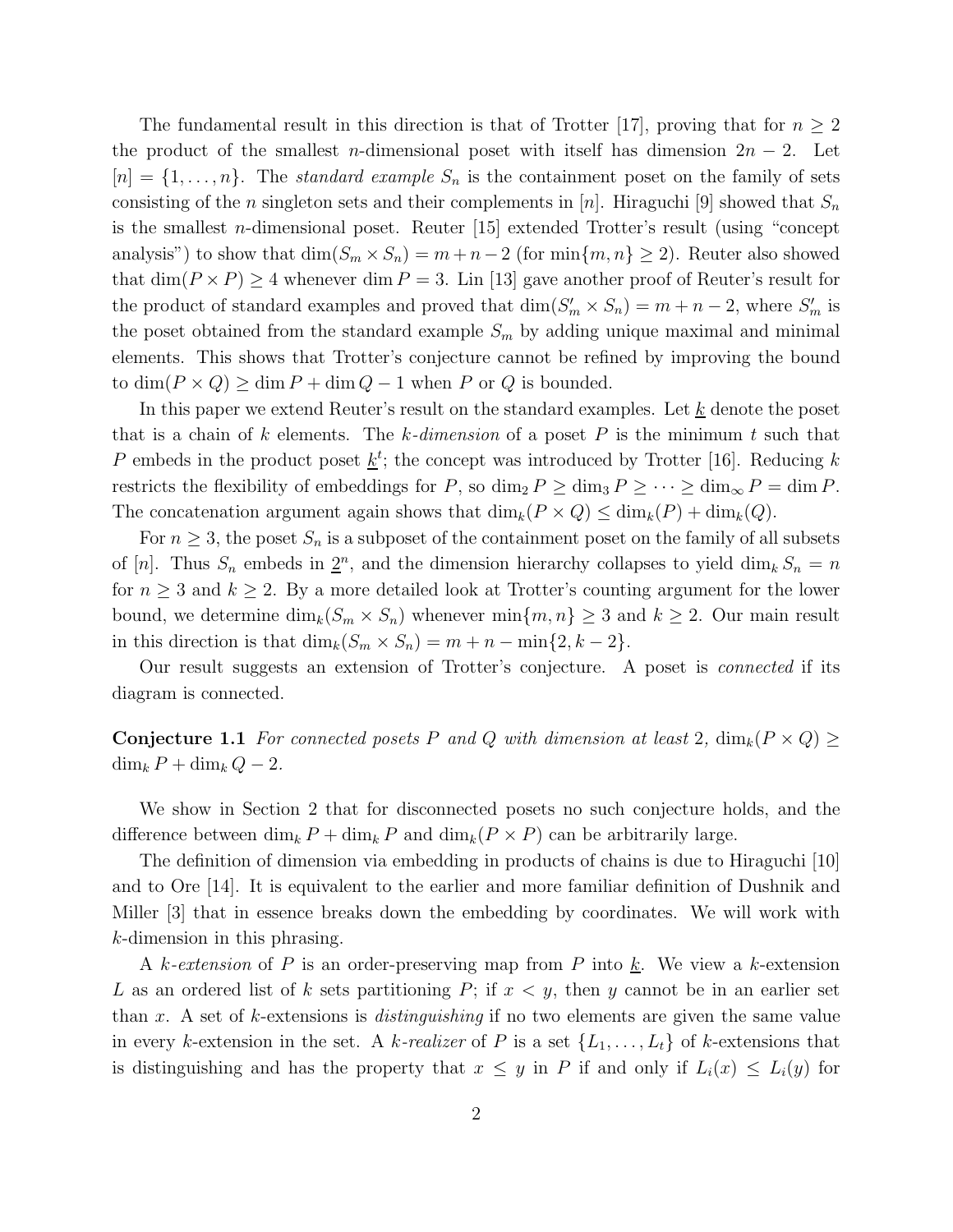$1 \leq i \leq t$ . The *k*-dimension of P is the minimum size of a *k*-realizer of P. The coordinates in an embedding of P in  $\underline{k}^t$  yield a k-realizer of size t for P, and vice versa.

Following Trotter [17], we count what can be accomplished by a single k-extension. A *critical pair* is an ordered pair  $(x, y)$  of incomparable elements in P such that  $(z < x \Rightarrow z < y)$ and  $(z > y \Rightarrow z > x)$ . In other words, no relation can be added to P that implies  $x > y$ . A critical pair  $(x, y)$  is *reversed* in a k-extension L if  $x > y$  in L. A distinguishing set of k-extensions of  $P$  is a realizer of  $P$  if and only if every critical pair is reversed in at least one of its k-extensions.

Let  $S(L)$  denote the set of critical pairs reversed in a k-extension L of P. A k-extension L of P is *saturated* if  $S(L)$  is maximal among all the sets  $S(L')$  such that L' is a k-extension of P. A k-extension L is *dominated* by a k-extension  $L'$  if  $S(L) \subset S(L')$ .

Lower bounds follow by counting the critical pairs of various types that can be reversed by saturated k-extensions. The requirement of reversing all the critical pairs yields a linear optimization problem giving a lower bound on the size of a k-realizer. Achieving the lower bound by constructing appropriate extensions completes the computation of the k-dimension. It is important to note that in proving lower bounds via such counting arguments, the condition that a k-realizer must distinguish the elements can be ignored.

In Section 6, we introduce another technique to give a simple proof of a stronger result about 2-dimension of iterated products of the standard examples:  $\dim_2(\prod_{i=1}^t S_{n_i}) = \sum n_i$ . Since products of the standard examples are not standard examples, this proves the conjecture about 2-dimension of products for a class of non-bounded posets that includes more than just the standard examples.

# 2 Disconnected Posets

Conjecture 1.1 is restricted to connected posets for the following reason:

**Proposition 2.1** *For the antichain*  $A_n$  *with n elements, the difference between* dim<sub>2</sub>  $A_n$  +  $\dim_2 A_n$  *and*  $\dim_2 (A_n \times A_n)$  *grows without bound.* 

**Proof.** By Sperner's Theorem, the maximum size of an antichain of subsets of [t] is  $\begin{bmatrix} t \\ t \end{bmatrix}$  $\begin{bmatrix} t \\ t/2 \end{bmatrix}$ . Hence  $\dim_2 A_n$  is the minimum t such that  $\binom{t}{t}$  $\binom{t}{\lfloor t/2 \rfloor} \geq n$ . Thus  $\dim_2 A_n \in \lg n + \frac{1}{2}$  $\frac{1}{2}$  lg lg n +  $O(\lg \lg \lg n)$ , where  $\lg$  denotes  $\log_2$ .

Note that  $A_n \times A_n = A_{n^2}$ . We have  $\dim_2 A_n + \dim_2 A_n \in 2 \lg n + \lg \lg n + O(\lg \lg \lg n)$ , but  $\dim_2(A_n \times A_n) \in 2 \lg n + \frac{1}{2}$  $\frac{1}{2}$  lg lg  $n+O(\lg\lg\lg n)$ . Hence the difference between  $\dim_2 A_n +$  $\dim_2 A_n$  and  $\dim_2 (A_n \times A_n)$  can be arbitrarily large.  $\Box$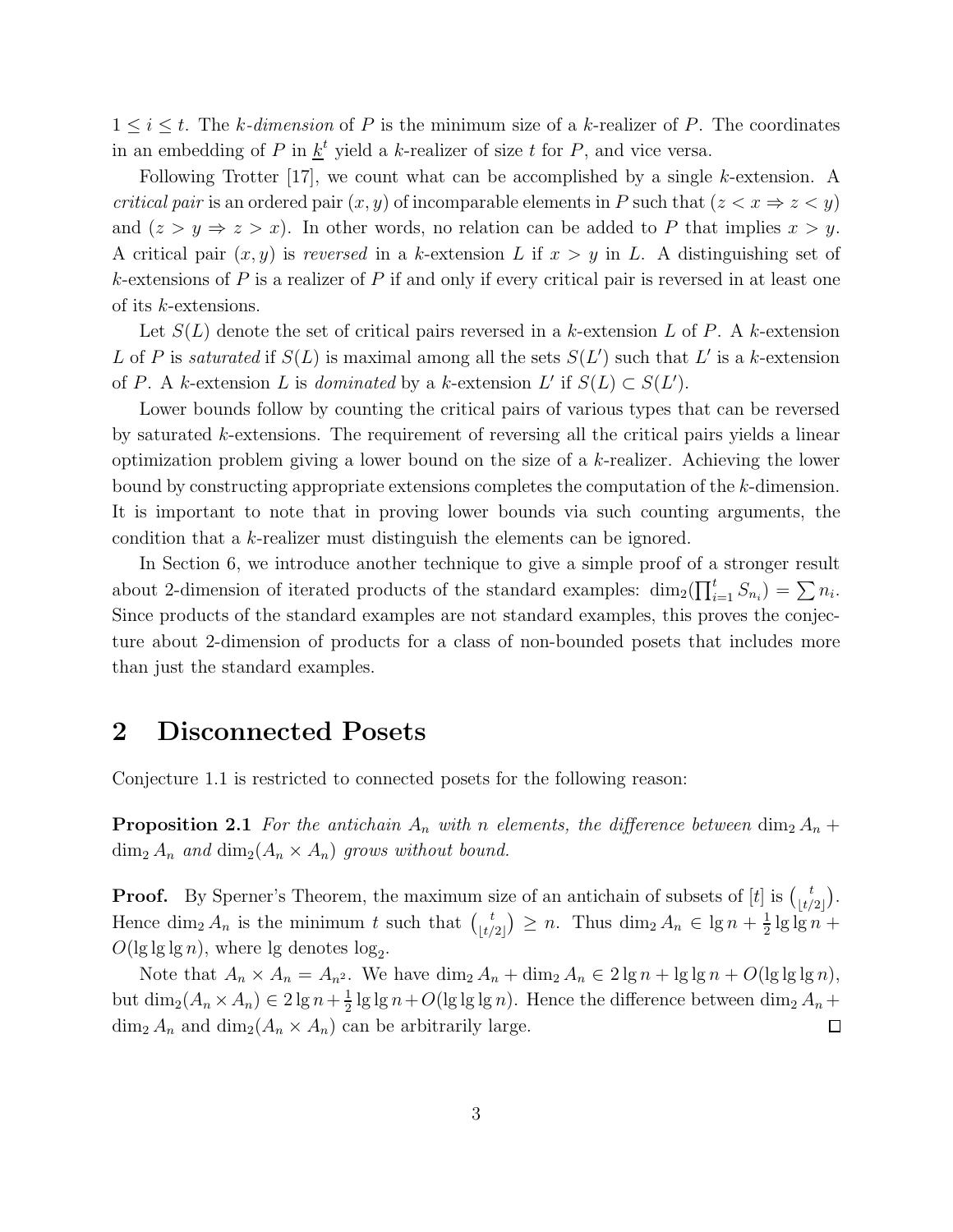We generalize Proposition 2.1 and its proof in two natural ways. First, we prove the claim also for dim<sub>k</sub> (in fact, k may grow slowly with n). Second, we show for  $k = 2$  that the computation remains valid when the antichain is replaced with multiple copies of any bounded poset. We cannot suppress  $k$  and extend the construction to ordinary dimension, because dim  $A_{n^2} = 2 = \dim A_n + \dim A_n - 2$ .

For k-dimension, we mimic the argument for Proposition 2.1. As in that discussion,  $\dim_k(A_n)$  is the smallest t such that  $\underline{k}^t$  contains  $A_n$ . Thus we need to approximate the width of  $\underline{k}^t$ . Since chain-products are symmetric chain orders, the width is the size of the middle rank; that is, the number of elements of  $\{0, \ldots, k-1\}^t$  whose entries sum to  $\lfloor t(k-1)/2 \rfloor$ . The asymptotic behavior of the width is a special case of a result of Alekseev [1] that was generalized by Engel [4] (see [5]). We give a short argument for the special case needed here.

**Lemma 2.2** *For*  $k \in o(e^t/t^{1/2})$ *, the width*  $w(\underline{k}^t)$  *of*  $\underline{k}^t$  *is asymptotic to*  $k^{t-1}/\sqrt{\pi t/6}$ *.* 

**Proof.** It suffices to show that the probability of a uniformly selected random member of  $\underline{k}^t$  having rank  $\lfloor t(k-1)/2 \rfloor$  is asymptotic to  $1/\sqrt{(k^2-1)\pi t/6}$ . The rank  $R_t$  is the sum of t independent uniform random variables on  $\{0, \ldots, k-1\}$ ; the mean  $\mu$  and variance  $\sigma^2$ of each are  $(k-1)/2$  and  $(k^2-1)/12$ , respectively. We follow the proof of the Local Limit Theorem of Gnedenko [7] to show

$$
\lim_{t \to \infty} \left| \sqrt{t \sigma^2} \, \mathbb{P}(R_t = x) - \frac{1}{\sqrt{2\pi}} e^{-\frac{(x - t\mu)^2}{2(t \sigma^2)}} \right| = 0.
$$

With  $z = \frac{x-t\mu}{\sqrt{t\sigma^2}}$ , it suffices to show  $W_t \to 0$ , where  $W_t = 2\pi \left(\sqrt{t\sigma^2} \mathbb{P}(R_t = x) - \frac{1}{\sqrt{2}}\right)$  $\frac{1}{2\pi}e^{-z^2/2}\Big).$ Using change of variables and Fourier transformation, Gnedenko [7] proved

$$
W_t = \int_{-\pi\sqrt{t\sigma^2}}^{\pi\sqrt{t\sigma^2}} e^{-ixz - \frac{ix\mu}{\sqrt{t\sigma^2}}} f_t\left(\frac{x}{\sqrt{t\sigma^2}}\right) dx - \int_{-\infty}^{\infty} e^{-ixz - x^2/2} dx,
$$

where  $f_t(s) = \sum_{l=-\infty}^{\infty} e^{-isl} \mathbb{P}(R_t = s)$ .

Given positive constants A and  $\epsilon$ , for  $t > (\frac{A}{\epsilon \sigma})$  $\frac{A}{\epsilon \sigma}$ )<sup>2</sup> we write  $W_t$  as the sum of four integrals:

$$
W_t = I_1 + I_2 + I_3 + I_4,
$$

where

$$
I_1 = \int_{-A}^{A} e^{-ixz} \left[ e^{-\frac{ix\mu}{\sqrt{t\sigma^2}}} f_t\left(\frac{x}{\sqrt{t\sigma^2}}\right) - e^{-x^2/2} \right] dx, \qquad I_2 = \int_{A \le |x| < \epsilon \sqrt{t\sigma^2}} e^{-ixz - \frac{ix\mu}{\sqrt{t\sigma^2}}} f_t\left(\frac{x}{\sqrt{t\sigma^2}}\right) dx,
$$
  
\n
$$
I_3 = \int_{\epsilon \sqrt{t\sigma^2} \le |x| < \pi \sqrt{t\sigma^2}} e^{-ixz - \frac{ix\mu}{\sqrt{t\sigma^2}}} f_t\left(\frac{x}{\sqrt{t\sigma^2}}\right) dx, \qquad I_4 = -\int_{|x| > A} e^{-ixz - x^2/2}.
$$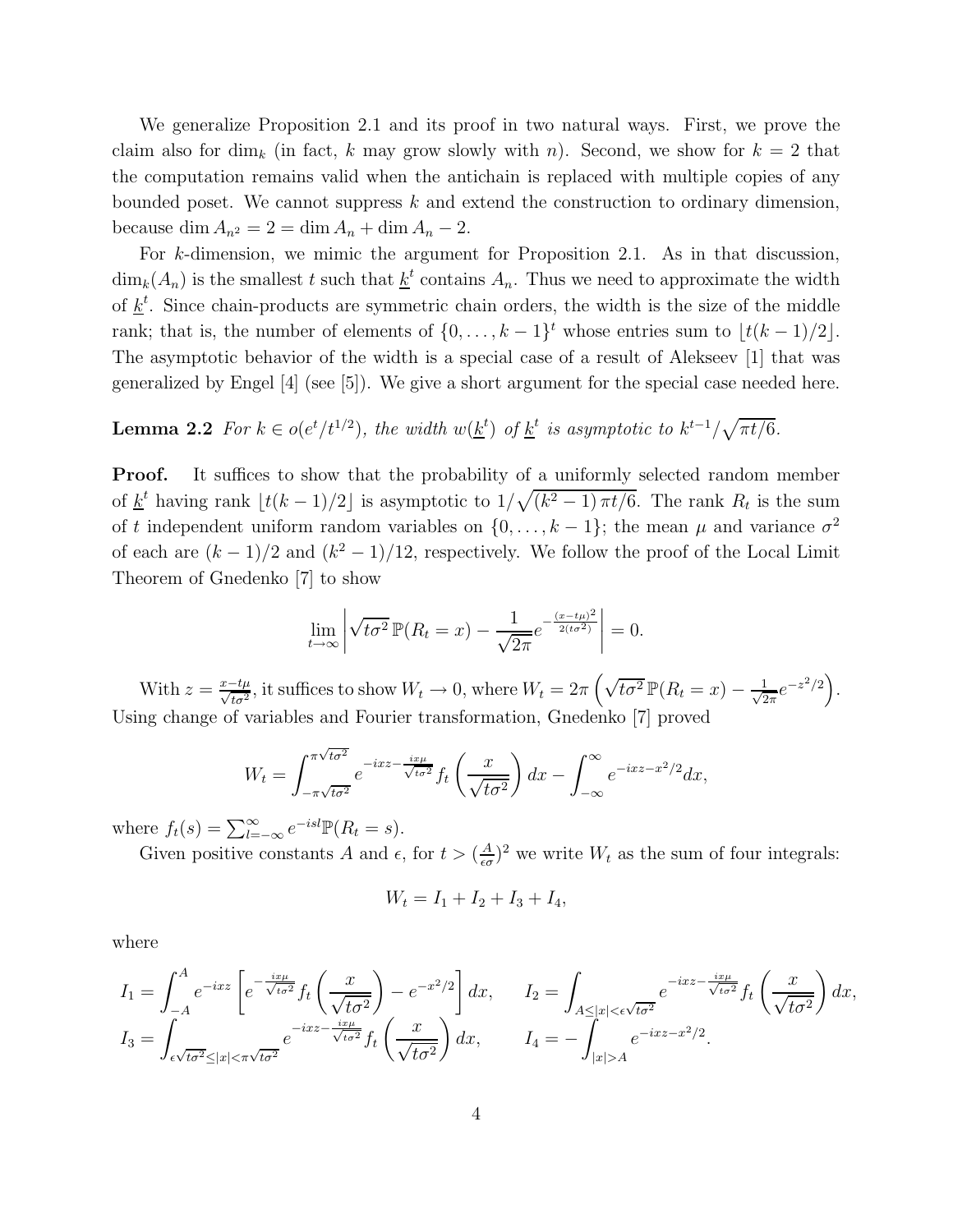Following Gnedenko and using  $|e^{-ixz}| = 1$ , for fixed A we have

$$
|I_4| \le 2 \int_A^{\infty} e^{-x^2/2} dx \le \frac{2}{A} \int_A^{\infty} x e^{-x^2/2} dx = \frac{2}{A} e^{\frac{-A^2}{2}}.
$$

Since  $R_t$  tends to a normally distributed variable as  $t \to \infty$ ,

$$
e^{-\frac{ix\mu}{\sqrt{t\sigma^2}}}f_t\left(\frac{x}{\sqrt{t\sigma^2}}\right) \to e^{-x^2/2}
$$

uniformly with respect to x, and thus  $I_1 \rightarrow 0$ . For sufficiently small positive  $\epsilon$ , Taylor expansion yields the second inequality in the computation for  $I_2$ :

$$
|I_2| \leq 2 \int_A^{\epsilon \sqrt{t\sigma^2}} \left| e^{-\frac{ix\mu}{\sqrt{t\sigma^2}}} f_t\left(\frac{x}{\sqrt{t\sigma^2}}\right) \right| dx \leq 2 \int_A^{\epsilon \sqrt{t\sigma^2}} e^{-x^2/4} dx < 2 \int_A^{\infty} e^{-x^2/4} dx < \frac{4}{A} e^{-A^2/4}.
$$

Therefore, by choosing  $\epsilon$  small and A large, we can make  $I_1 + I_2 + I_4$  as small as desired. By another theorem of Gnedenko  $[8]$ , there is a positive constant c such that

$$
\left| e^{-\frac{ix\mu}{\sqrt{t\sigma^2}}} f_t\left(\frac{x}{\sqrt{t\sigma^2}}\right) \right| \le e^{-tc}.
$$

Thus

$$
|I_3| \le \int_{\epsilon\sqrt{t\sigma^2} \le |x| \le \pi\sqrt{t\sigma^2}} e^{-tc} dx < 2\pi\sigma\sqrt{t}e^{-tc}.
$$

We obtain  $|I_3| \to 0$  and  $W_t \to 0$  as long as  $\sigma \sqrt{t}e^{-tc} \to 0$ . Since  $\sigma = \sqrt{(k^2 - 1)/12}$ , the conclusion is valid when  $k \in o(e^t/t^{1/2})$ .

We conclude that the probability of having rank x is asymptotic to  $e^{-(x-t\mu)^2/(2t\sigma^2)}/\sqrt{2\pi t\sigma^2}$ . Setting  $x = |t(k-1)/2|$  completes the proof.  $\Box$ 

Using Lemma 2.2, we show that the k-dimension of antichains is arbitrarily subadditive. In fact, we obtain that conclusion even when k grows (sufficiently slowly) with  $n$ .

**Theorem 2.3** *Viewing* k as a function of n, the difference between  $2 \dim_k(A_n)$  and  $\dim_k(A_n \times$  $A_n$ ) grows without bound as n grows, as long as  $k \in o(\ln n)$ .

**Proof.** Recall that  $\dim_k(A_n)$  is the least t such that  $w(\underline{k}^t) \geq n$ . By Lemma 2.2,  $\dim_k(A_n) \in$  $\log_k n + \frac{1}{2}$  $\frac{1}{2}\log_k \log_k n + O(\log_k \log_k \log_k n)$ . Now  $2\dim_k(A_n) - \dim_k(A_n \times A_n)$  is given by the same computation as in Proposition 2.1, with  $log<sub>k</sub>$  in place of lg.

The resulting difference is  $\frac{1}{2} \log_k \log_k n + O(\log_k \log_k \log_k n)$ . Since  $\log_k \log_k n = \frac{\ln \ln n - \ln \ln k}{\ln k}$ , the difference is unbounded when  $k = o(\ln n)$ .  $\Box$ 

We now generalize Proposition 2.1 in a different direction by replacing the elements of the antichain  $A_n$  with copies of any bounded poset  $P$ .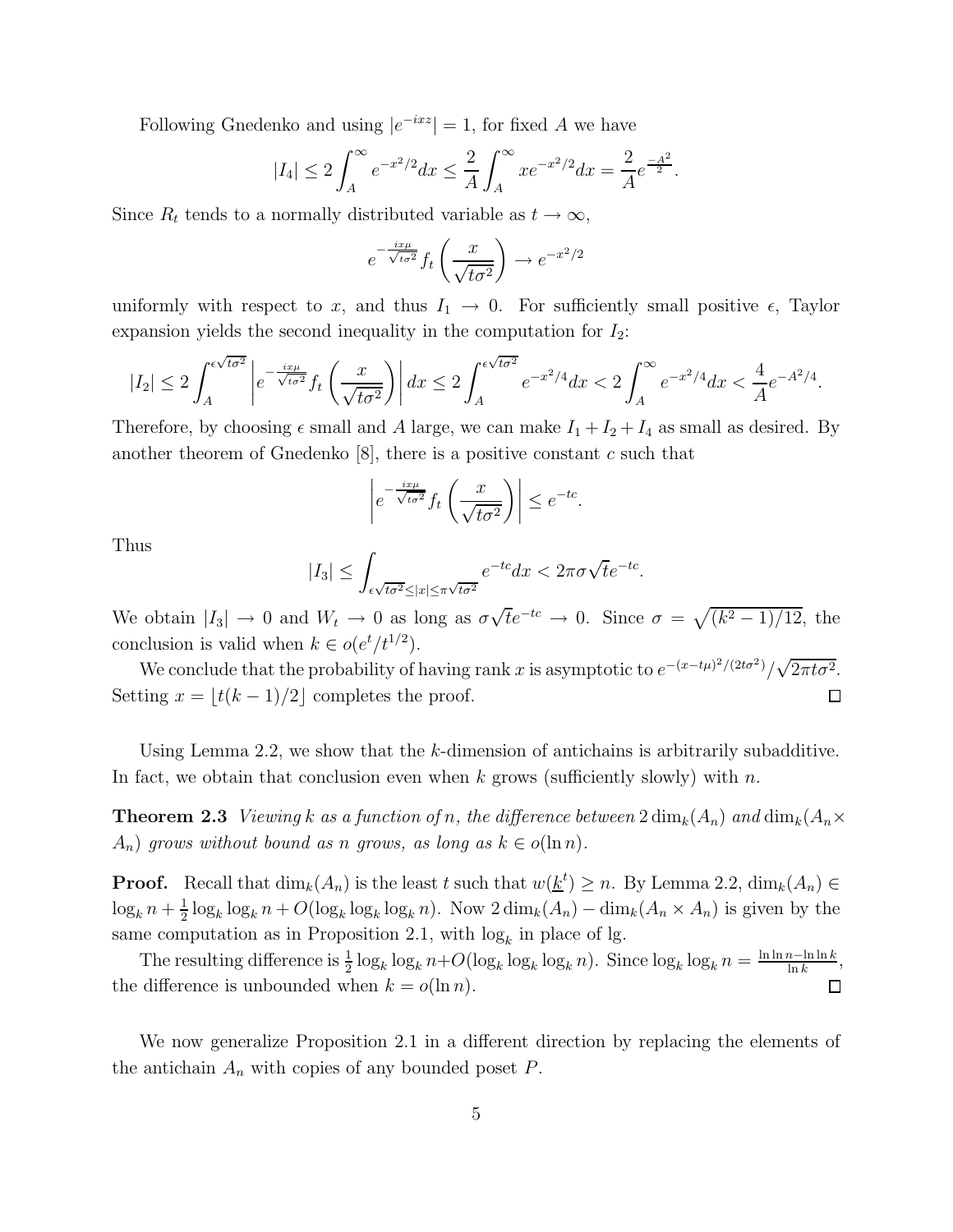**Lemma 2.4** If P is a bounded poset and  $\dim_2 P = p$ , then mP embeds in  $2^t$  if and only if  $m(p+1)$  *embeds in*  $2^t$ .

**Proof.** Consider an embedding of  $mP$  into  $2^t$ . Each copy of P must embed into the interval between the images of its top and bottom elements. Each such interval is isomorphic to  $2<sup>s</sup>$ for some s with  $p \leq s \leq t$ . The top of copy i of P fails to be above the bottom of copy j of  $P$  if and only if no element of the *i*th such interval is above any element of the *j*th such interval. In particular, choosing a  $(p+1)$ -element chain from each of the intervals yields an embedding of  $m(p + 1)$  in  $2^t$ .

Conversely, an embedding of  $m(p+1)$  yields m intervals of length at least p in  $2^t$  that serve as the intervals into which copies of P can be embedded to embed  $mP$  into  $2^t$ .  $\Box$ 

The problem of embedding  $m(p+1)$  into  $2<sup>t</sup>$  has a well-known solution.

**Lemma 2.5** (Griggs–Stahl–Trotter [6])  $m(p+1)$  *embeds in*  $2^t$  *if and only if*  $m \leq {t-p \choose \lfloor (t-p) \rfloor}$  $\frac{t-p}{\lfloor (t-p)/2 \rfloor}$ .  $\Box$ 

**Theorem 2.6** If P is a bounded poset and  $\dim_2(P) = p$ , then

$$
\dim_2 mP = \min\{t \colon \ {t-p \choose \lfloor (t-p)/2 \rfloor} \geq m\}.
$$

*In particular,*  $2 \dim_2(mP) - \dim_2(mP \times mP)$  *is unbounded as a function of m.* 

**Proof.** The equation is the immediate consequence of the two preceding lemmas. We apply it also to  $mP \times mP$ . Note that  $mP \times mP = m^2(P \times P)$ ; also,  $\dim_2(P \times P) = 2 \dim_2 P = 2p$ since P is a bounded poset. Therefore,  $\dim_2(mP \times mP) = \min\{u: \begin{pmatrix} u-2p \\ (u-2p) \end{pmatrix}$  $\frac{u-2p}{\lfloor (u-2p)/2 \rfloor} \geq m^2.$ 

As in Proposition 2.1, the least x satisfying  $\begin{pmatrix} x \\ y \end{pmatrix}$  $\binom{x}{\lfloor x/2 \rfloor} \geq n$  is  $\lg n + \frac{1}{2}$  $\frac{1}{2}$  lg lg n +  $O(\lg \lg \lg n)$ . We thus compute

$$
2\dim_2(mP) - \dim_2(mP \times mP) \quad \in \quad 2\left(p + \lg m + \frac{1}{2}\lg\lg m + O(\lg\lg\lg m)\right)
$$

$$
-(2p + \lg m^2 + \frac{1}{2}\lg\lg m + O(\lg\lg\lg m))
$$

$$
= \frac{1}{2}\lg\lg m + O(\lg\lg\lg m).
$$

We conclude that  $2 \dim_2(mP) - \dim_2(mP \times mP)$  is unbounded as a function of m.  $\Box$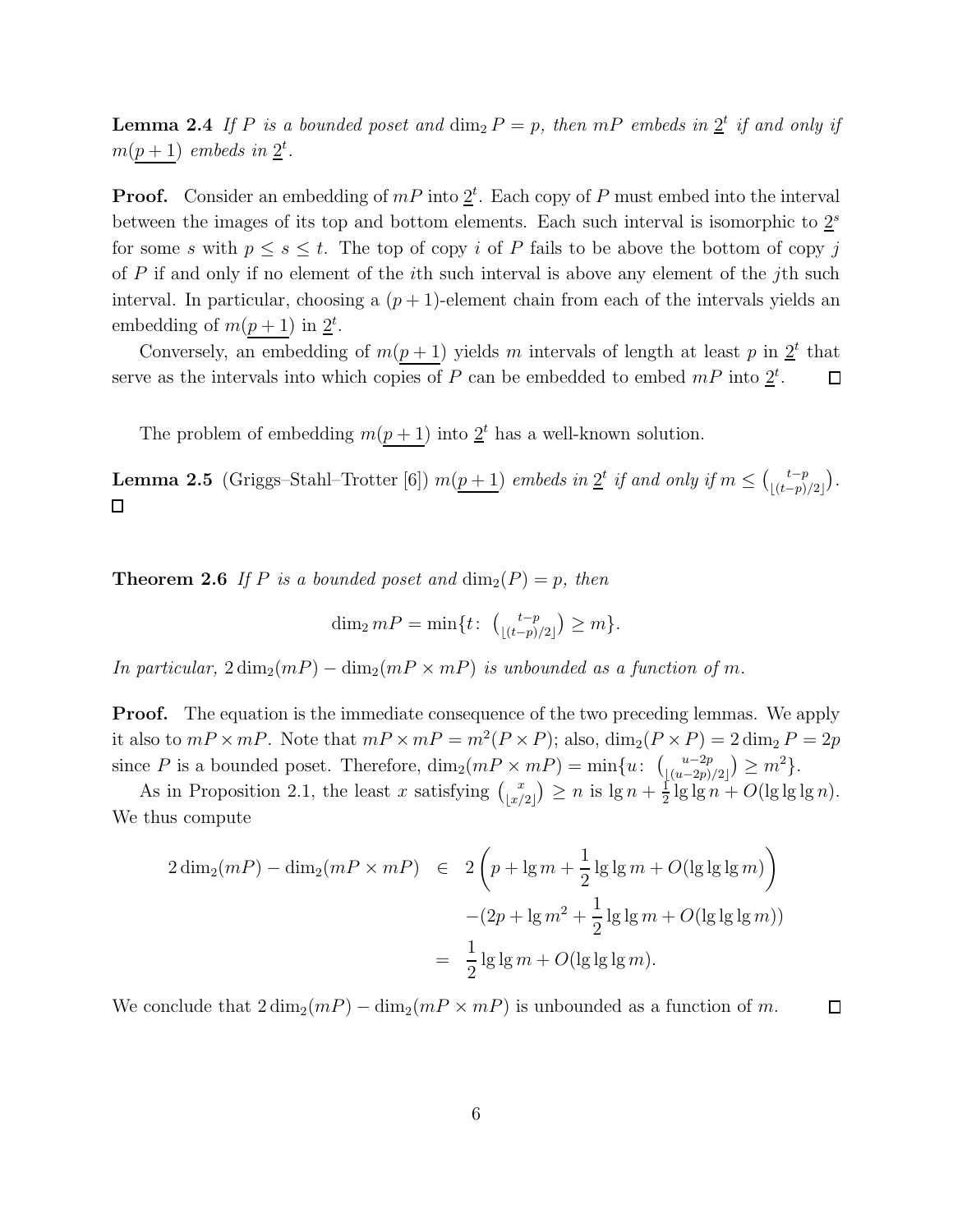# 3 Critical Pairs in Products of Bipartite Posets

A *bipartite poset* is a poset containing no 3-element chain, so that each element is maximal or minimal in the poset (equivalently, it is a poset whose comparability graph is bipartite). In this section we develop technical properties of bipartite posets that are needed for the reductions in our dimension arguments to be valid. The standard examples have these properties. We discuss the standard examples in the following form.

**Definition 3.1** The *standard example*  $S_n$  consists of minimal elements  $\{a_1, \ldots, a_n\}$  and maximal elements  $\{b_1, \ldots, b_n\}$ , with  $a_i < b_j$  if and only if  $i \neq j$ .

The critical pairs in  $S_n$  are  $\{(a_i, b_i): 1 \le i \le n\}$ . Each linear extension reverses at most one such pair. On the other hand,  $\dim_2 S_n \leq n$  for  $n \geq 3$ , since  $S_n$  is a subposet of  $\underline{2}^n$ . Thus  $n \leq \dim S_n \leq \dim_k S_n \leq \dim_2 S_n \leq n$ , and equality holds throughout for all  $k \geq 2$  and  $n \geq 3$ . This yields the trivial bound  $\dim_k(S_n \times S_m) \leq n + m$ .

In a product  $P_1 \times P_2$ , we write any element x as an ordered pair  $(x_1, x_2)$ . Note that x is minimal if and only if  $x_1$  is minimal in  $P_1$  and  $x_2$  is minimal in  $P_2$  (similarly for maximal). We write  $x||y$  to indicate incomparability of x and y.

**Definition 3.2** A bipartite poset P is *robust* if (1) whenever  $x||y$  in P there is an element comparable to x but not to y (and similarly an element comparable to y but not x), and (2) whenever  $u < v$  in P there are incomparable elements z and w with  $z < v$  and  $u < w$ .

**Lemma 3.3** If  $P_1$  and  $P_2$  are robust bipartite posets, then the critical pairs in  $P_1 \times P_2$  are *the ordered incomparable pairs*  $(x, y)$  *such that* x *is minimal and* y *is maximal in*  $P \times Q$ *.* 

**Proof.** By definition, the condition for  $(x, y)$  to be a critical incomparable pair is that  $(z < x \Rightarrow z < y)$  and  $(z > y \Rightarrow z > x)$ . If x is minimal and y is maximal, then these conditions hold vacuously. We show that  $(x, y)$  is not a critical pair when x is not minimal, and then by symmetry also  $(x, y)$  is not a critical pair when y is not maximal.

As discussed in Section 1, the pair  $(x, y)$  is not critical if there is another incomparable pair  $(z, w)$  such that adding  $z > w$  to the order relation implies  $x > y$  by transitivity. We seek an incomparable pair  $(z, w)$  with  $x > z$  and  $w > y$ .

If x is not minimal, then  $x_1$  or  $x_2$  is not minimal in its factor. We may assume by symmetry that  $x_1$  is not minimal in  $P_1$ . We will let  $z = (z_1, x_2)$  and  $w = (w_1, y_2)$ , for suitable choices of  $z_1$  and  $w_1$ .

If  $y_1 < x_1$ , then robustness implies that  $P_1$  has incomparable elements  $z_1$  and  $w_1$  such that  $z_1 < x_1$  and  $y_1 < w_1$ . The only other case is  $y_1 || x_1$  (since  $x_1$  is not minimal). Now robustness guarantees  $z_1$  such that  $z_1 < x_1$  and  $z_1 || y_1$ ; with  $w_1 = y_1$ , putting  $(z_1, x_2)$  over  $(w_1, y_2)$  again forces x over y.  $\Box$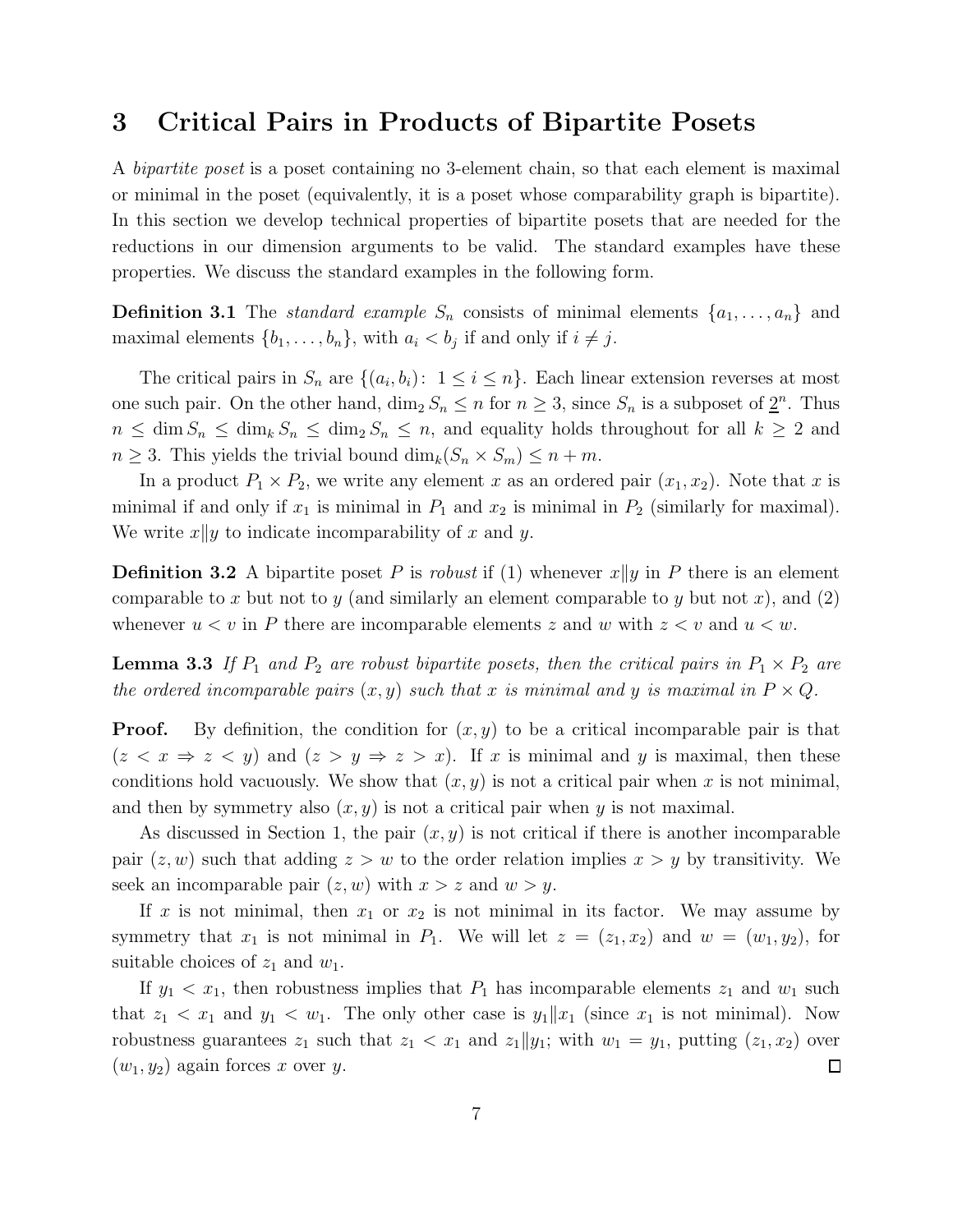**Lemma 3.4** If  $P_1$  and  $P_2$  are robust bipartite posets with size at least 2, then a family of  $k$ -extensions of  $P_1 \times P_2$  *is a*  $k$ -realizer if and only if it reverses all critical pairs.

**Proof.** Necessity is immediate. For sufficiency, a k-realizer must reverse all ordered incomparable pairs and must distinguish all pairs of elements. If  $x$  and  $y$  are incomparable in the product, then there is a critical pair  $(u, v)$  such that  $u \leq x$  and  $y \leq v$ . Putting u above v in some k-extension both reverses  $(x, y)$  and distinguishes x and y.

It remains to show that comparable pairs are distinguished. Suppose that  $u < v$ . Since chains in  $P_1 \times P_2$  have at most three elements, u is minimal or v is maximal; we assume by symmetry that  $u$  is minimal. We consider two cases.

Case 1: u *is minimal and* v *is maximal.* By robustness in each factor, there are incomparable elements  $z_i$  and  $w_i$  with  $z_i < v_i$  and  $u_i < w_i$ . Hence z and w are incomparable in the product, with z minimal and w maximal. By Lemma 3.3,  $(z, w)$  is a critical pair. A k-extension that puts z over w also puts v over u and distinguishes u and v.

**Case 2:** u is minimal and v is not maximal. By symmetry, we may assume that  $v_1$  is minimal in  $P_1$  and  $v_2$  is maximal in  $P_2$ . Since  $u < v$ , we have  $u_1 = v_1$ . Since  $|P_1| \geq 2$ , robustness yields  $r_1 \in P_1$  such that  $r_1 > u_1$ . Since  $u_2 < v_2$ , robustness of  $P_2$  yields  $z_2$  and  $w_2$  such that  $z_2 < v_2$  and  $u_2 < w_2$ . By Lemma 3.3,  $((u_1, z_2), (r_1, w_2))$  is a critical pair. A k-extension that puts  $(u_1, z_2)$  over  $(r_1, w_2)$  also puts v over u and distinguishes u and v.  $\Box$ 

**Corollary 3.5** If  $P_1$  and  $P_2$  are robust bipartite posets with size at least 2, then  $\dim_k(P_1 \times P_2)$ *equals the k-dimension of the subposet*  $R$  *of*  $P_1 \times P_2$  *consisting of the maximal elements and the minimal elements. Furthermore,* R *is itself a robust bipartite poset.*

**Proof.** Let  $P = P_1 \times P_2$ . By Lemma 3.3, R contains all elements of critical pairs in P. Also, k-extensions reversing them can be augmented to k-extensions of  $P$  by iteratively giving an image to a missing element x that is between the images of elements less than  $x$ and the images of elements greater than x. By Lemma 3.4, this produces a  $k$ -realizer of  $P$ . Hence  $\dim_k(P) \leq \dim_k(R)$ , and equality holds by monotonicity.

For the second statement, R is clearly bipartite. For robustness, consider  $x, y \in R$  with  $x = (x_1, x_2)$  and  $y = (y_1, y_2)$ . If  $x < y$  in R, then  $x_1 < y_1$  and  $x_2 < y_2$ . By robustness of the factors, for  $i \in \{1,2\}$  there are incomparable  $z_i, w_i \in P_i$  such that  $z_i < y_i$  and  $x_i < w_i$ . Now  $(z_1, z_2)$  and  $(w_1, w_2)$  are incomparable, but  $z \leq y$  and  $x \leq w$ .

Now suppose  $x||y$ . Since coordinates of elements of R are both maximal or both minimal in their factors,  $x||y$  cannot occur by  $x_1 < y_1$  and  $x_2 > y_2$ ; such elements are not in R. Hence by symmetry we may assume that incomparability occurs by  $x_1||y_1$ . Now the robustness of  $P_1$ guarantees  $z \in P_1$  such that z is comparable to  $x_1$  but not  $y_1$ ; the desired element is  $(z, x_2)$ .  $\Box$ 

Our results suggest the following extension of Conjecture 1.1: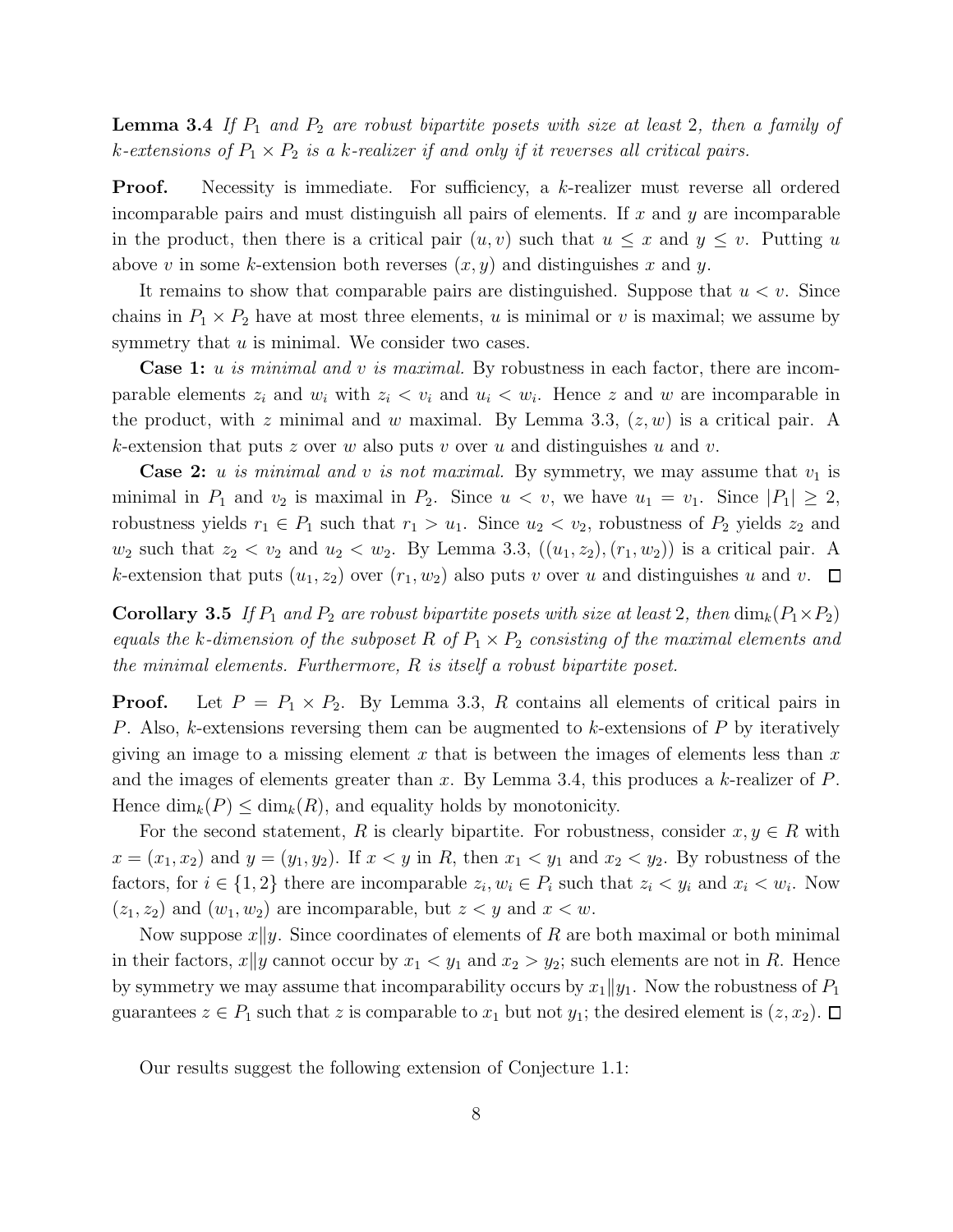**Conjecture 3.6** For robust bipartite posets P and Q with dimension at least 2,  $\dim_k(P \times P)$  $Q \geq \dim_k P + \dim_k Q - \min\{2, k-2\}$ . In particular,  $\dim_2(P \times Q) = \dim_2(P) + \dim_2(Q)$ .

Conjecture 3.6 does not extend to connected bipartite posets. The following example was provided by an anonymous reviewer.

**Example 3.7** Let  $R_h$  be the ranking consisting of a unique minimal element, h maximal elements, and nothing else (the comparability graph of  $R_h$  is a star with h edges). We claim that  $\dim_2(R_3 \times R_4) \leq 6 < 7 = \dim_2(R_3) + \dim_2(R_4)$ . Note that  $\dim_2(R_3) = 3$  and  $\dim_2(R_4) = 4$  since  $R_h$  has an antichain of size h.

For the upper bound on  $\dim_2(R_3 \times R_4)$ , let the elements of  $R_3$  be  $p, p_1, p_2, p_3$  and the elements of  $R_4$  be  $q, q_1, q_2, q_3, q_4$ , with p and q the minimal elements. To embed  $R_3 \times R_4$  in  $\underline{2}^6$ , first assign  $(p, q)$  to  $\emptyset$ . Next, map  $(p_i, q)$  to  $A_i$ , where  $A_1 = \{1, 2\}$ ,  $A_2 = \{3, 4\}$ , and  $A_3 = \{5, 6\}$ . Also, map  $(p, q_i)$  to  $B_i$ , where  $B_1 = \{1, 3, 5\}$ ,  $B_2 = \{1, 4, 6\}$ ,  $B_3 = \{2, 3, 6\}$ , and  $B_4 = \{2, 4, 5\}$ . These are the four sets with odd sum that contain one element from each of  $A_1, A_2, A_3$ . Finally, map  $(p_i, q_j)$  to  $A_i \cup B_j$ .

It remains only to show that  $A_i \cup B_j$  contains only  $A_i$  and  $B_j$  among these sets. Note that  $|A_i \cup B_j| = 4$ , and the sets  $A_1, A_2, A_3$  are pairwise disjoint. Since  $A_k \nsubseteq B_j$ , having  $A_k \subseteq A_i \cup B_j$  requires  $k = i$ . Similarly, since  $B_j$  and  $B_k$  share exactly one element, their union has size 5, so  $B_k \subseteq A_i \cup B_j$  requires  $k = j$ .  $\Box$ 

An analogous construction shows that  $\dim_2(R_4 \times R_8) \leq \dim_2(R_4) + \dim_2(R_8) - 1$ , and in general  $\dim_2(R_h \times R_{2^{h-1}}) \leq 2k$ . However, for  $h \geq 5$  the value of  $\dim_2(R_h) + \dim_2(R_{2^{h-1}})$ is too small to extend Example 3.7 to an infinite family.

# 4 Saturated k-extensions of  $S_m \times S_n$

For  $n \geq 3$ ,  $S_n$  is a robust bipartite poset, so Corollary 3.5 applies to  $S_m \times S_n$ . In  $S_m \times S_n$ , we write  $a_{i,j}$  for the minimal element  $(a_i, a'_j)$ , where  $a_i$  and  $a'_j$  are the *i*th and *j*th minimal elements in  $S_m$  and  $S_n$ , respectively. Similarly,  $b_{r,s}$  denotes the maximal element  $(b_r, b'_s)$ . A min/max pair  $(a_{i,j}, b_{r,s})$  is incomparable (and hence a critical pair) if and only if  $i = r$  or  $j = s$ . That is,  $a_{i,j} < b_{r,s}$  in  $S_m \times S_n$  if  $i \neq r$  and  $j \neq s$ .

We view the minimal elements as forming one  $m \times n$  grid and the maximal elements as forming another. Corresponding positions act as "pins" holding the two grids together. The incomparable pairs consist of one position from each grid, taken from the same column or from the same row.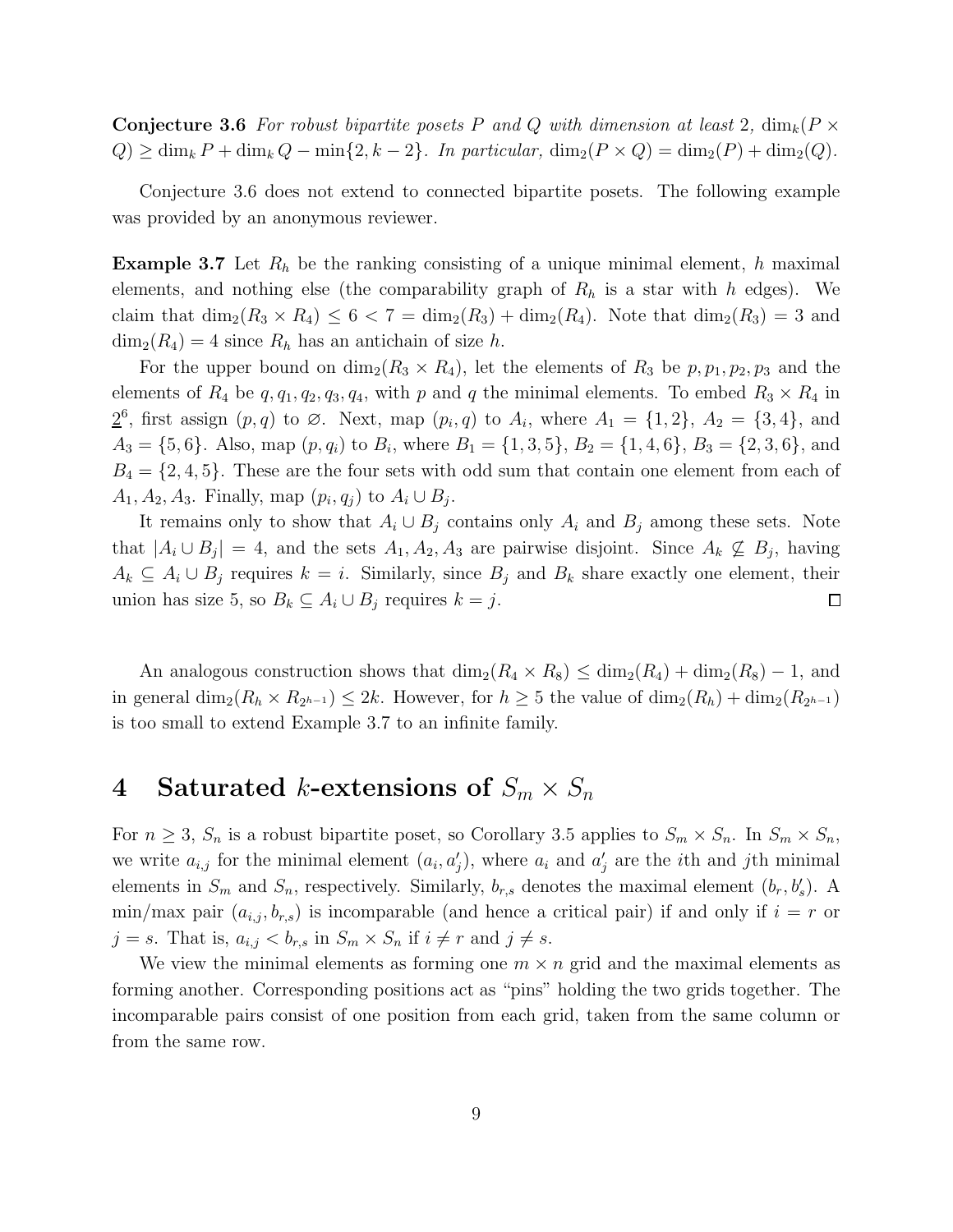**Definition 4.1** The critical pairs in  $S_m \times S_n$ , written as  $(a_{i,j}, b_{r,s})$ , form three classes:

- a) *vertical pairs* are those with  $i \neq r$  and  $j = s$ ,
- b) *horizontal pairs* are those with  $i = r$  and  $j \neq s$ ,
- c) *straight pairs* ("pins") are those with  $i = r$  and  $j = s$ .

There are  $m^2n - mn$  vertical pairs,  $mn^2 - mn$  horizontal pairs, and mn straight pairs.

Let  $S^*$  be the subposet consisting of the maximal and the minimal elements of  $S_m \times S_n$ . A 2-extension of  $S^*$  is an order-preserving map from  $S^*$  to  $\{0,1\}$ . We represent it as two 0,1matrices, a lower one for the minimal elements and an upper one for the maximal elements. Let  $\alpha_{i,j}$  denote the value assigned to  $a_{i,j}$ , and let  $\beta_{r,s}$  denote the value assigned to  $b_{r,s}$ .

The lower bound for  $\dim_2(S_m \times S_n)$  follows from Theorem 6.8 without characterizing saturated 2-extensions, but including this reduces the case analysis for 3-extensions.

Lemma 4.2 *Every saturated* 2*-extension of* S ∗ *reverses precisely all vertical and straight pairs in one column (Type* V *), or all horizontal and straight pairs in one row (Type* H*), or all critical pairs using one element (Type* B*), or the two horizontal and two vertical pairs formed from two minimal and two maximal elements in each of*  $S_m$  *and*  $S_n$  *(Type C).* 

Proof. Below are examples of the types of 2-extensions described in the statement, when  $m = 3$  and  $n = 4$ . The two grids for a single 2-extension appear in the same column.



Since extensions are order-preserving,

$$
\alpha_{i,j} \le \beta_{r,s} \quad \text{when} \quad i \ne r \quad \text{and} \quad j \ne s. \tag{*}
$$

A critical pair is reversed when  $\alpha_{i,j} = 1$  and  $\beta_{r,s} = 0$  with  $i = r$  or  $j = s$ ; it is horizontal (and *in row r*) when  $i = r$ , vertical (and *in row s*) when  $j = s$ , and straight when both equalities hold. By "greediness", we mean that we have reached a point where we can assign 1 to all remaining positions in the bottom grid and 0 to all remaining positions in the top grid, maximizing the number of reversed pairs. We index grid positions from the lower left.

Let L be a saturated 2-extension of  $S^*$ . If no horizontal or vertical pair is reversed, then a reversed pair has the form  $(a_{i,j}, b_{i,j})$ , with  $\alpha_{i,j} = 1$  and  $\beta_{i,j} = 0$ . Since no horizontal or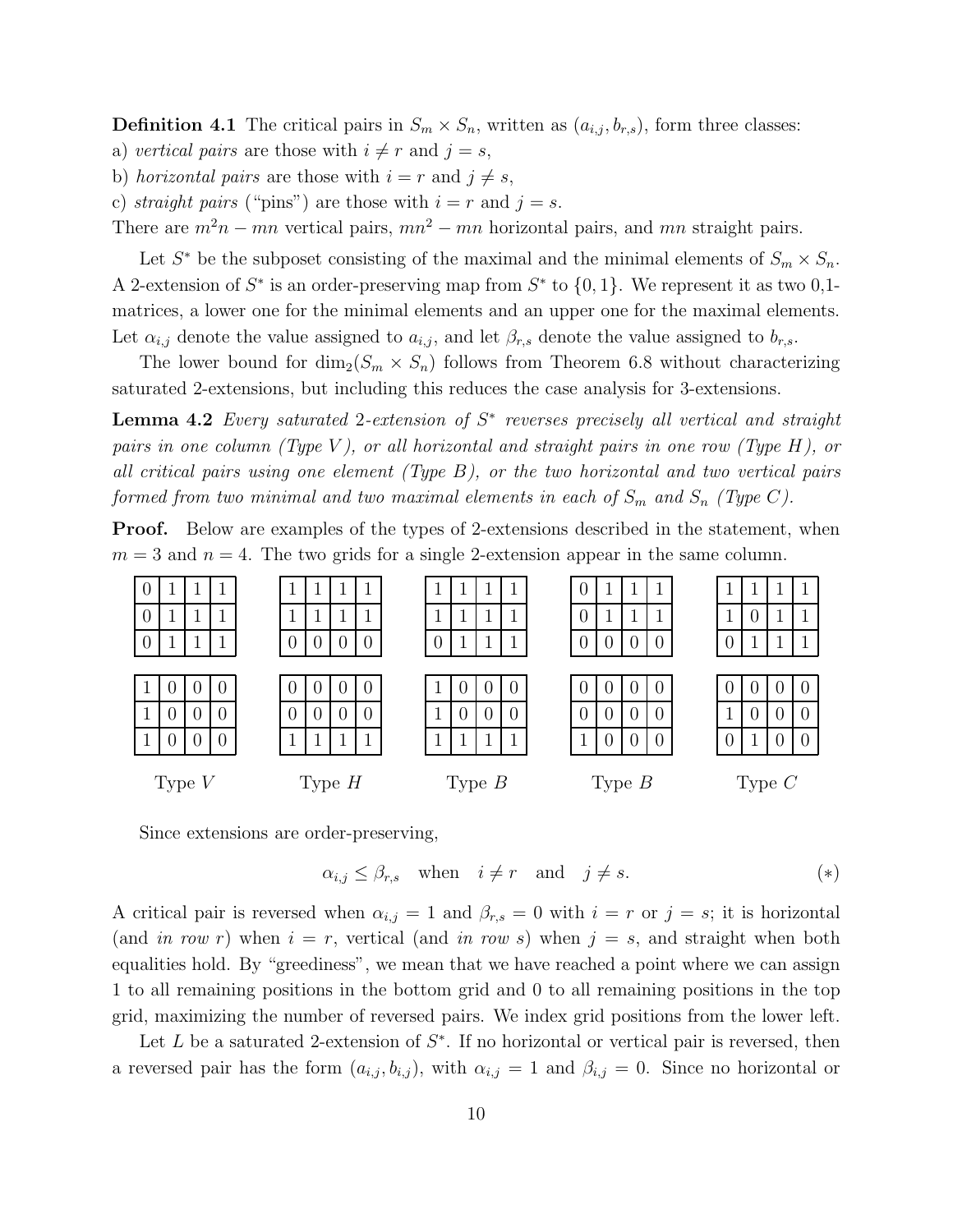vertical pair is reversed, by  $(*)$  no other pair is reversed. Now L is dominated by extensions of all types listed and is not saturated.

Suppose that L reverses a horizontal pair; by symmetry, we may let it be  $(a_{1,2}, b_{1,1})$ . Thus  $\alpha_{1,2} = 1$  and  $\beta_{1,1} = 0$ . By (\*), we have  $\beta_{i,j} = 1$  for  $i \neq 1$  and  $j \neq 2$ , and  $\alpha_{i,j} = 0$  for  $i \neq 1$ and  $j \neq 1$ . If there is another reversed horizontal pair in the first row of the form  $(a_{1,s}, b_{1,t})$ with  $s \neq 2$  and  $t \neq 1$ , then the upper grid is all 1 outside row 1 and the lower grid is all 0 outside row 1. By greediness, saturation requires that  $L$  is Type  $H$ , reversing all horizontal and straight pairs in a single row. Similarly, if disjoint vertical pairs in the same column are reversed, then  $L$  is Type  $V$ .

If there is another reversed horizontal pair outside the first row, then the constraints imposed by the first pair require it to be  $(a_{r,1}, b_{r,2})$  with  $r > 1$ . By symmetry, let  $r = 2$ , so we have  $\alpha_{2,1} = 1$  and  $\beta_{2,2} = 0$ .) Now (\*) forces L to be Type C. The same conclusion holds when L reverses vertical pairs in distinct columns.

In the remaining case, all reversed horizontal pairs lie in the same row, and all reversed vertical pairs lie in the same column. Suppose first that there is at least one of each type. By symmetry, we may assume that  $(a_{1,2}, b_{1,1})$  is a reversed horizontal pair. For each column s, either  $\alpha_{r,s} = 0$  for  $r > 1$  or  $\beta_{r,s} = 1$  for  $r > 1$ , or both if  $s > 2$ . Hence a reversed vertical pair must be in column 1 and use  $b_{1,1}$  or be in column 2 and use  $a_{1,2}$ . In the first case, greediness now forces L to be Type B, reversing all critical pairs using  $b_{1,1}$ . In the second case, again L is Type B, reversing all critical pairs using  $a_{1,2}$ .

Finally, we have horizontal pairs in one row and no vertical pairs, or vertical pairs in one column and no horizontal pairs. By greediness,  $L$  is Type  $H$  or Type  $V$ , respectively. 口

In a k-extension, we partition the elements of  $S^*$  into k sets  $X_0, \ldots, X_{k-1}$  We still represent such extensions using two grids, but with entries in  $\{0, \ldots, k-1\}$ . Still  $(*)$  holds:  $\alpha_{i,j} \leq \beta_{r,s}$  when  $i \neq r$  and  $j \neq s$ .

Lemma 4.3 *Every saturated* 3*-extension of* S ∗ *reverses precisely all vertical and straight pairs in one column and the horizontal pairs using one element in that column (Type* V *), or all horizontal and straight pairs in one row and the vertical pairs using one element in that row (Type* H*), or all critical pairs using the elements in one critical pair (Type* B*), or all critical pairs using one element plus one more horizontal and one more vertical pair (Type* C*).*

**Proof.** Below we show examples of the types of 3-extensions described in the statement when  $m = 3$  and  $n = 4$ . Within Type B we identify two subtypes  $B_1$  and  $B_2$ . Compared to Type  $B_1$ , Type  $B_2$  reverses one less horizontal pair and one more straight pair.

Let L be a saturated 3-extension of  $S^*$ . If L puts no 2 in the bottom grid, then changing every 2 into a 1 in the top grid yields a 2-extension with the same critical pairs. However,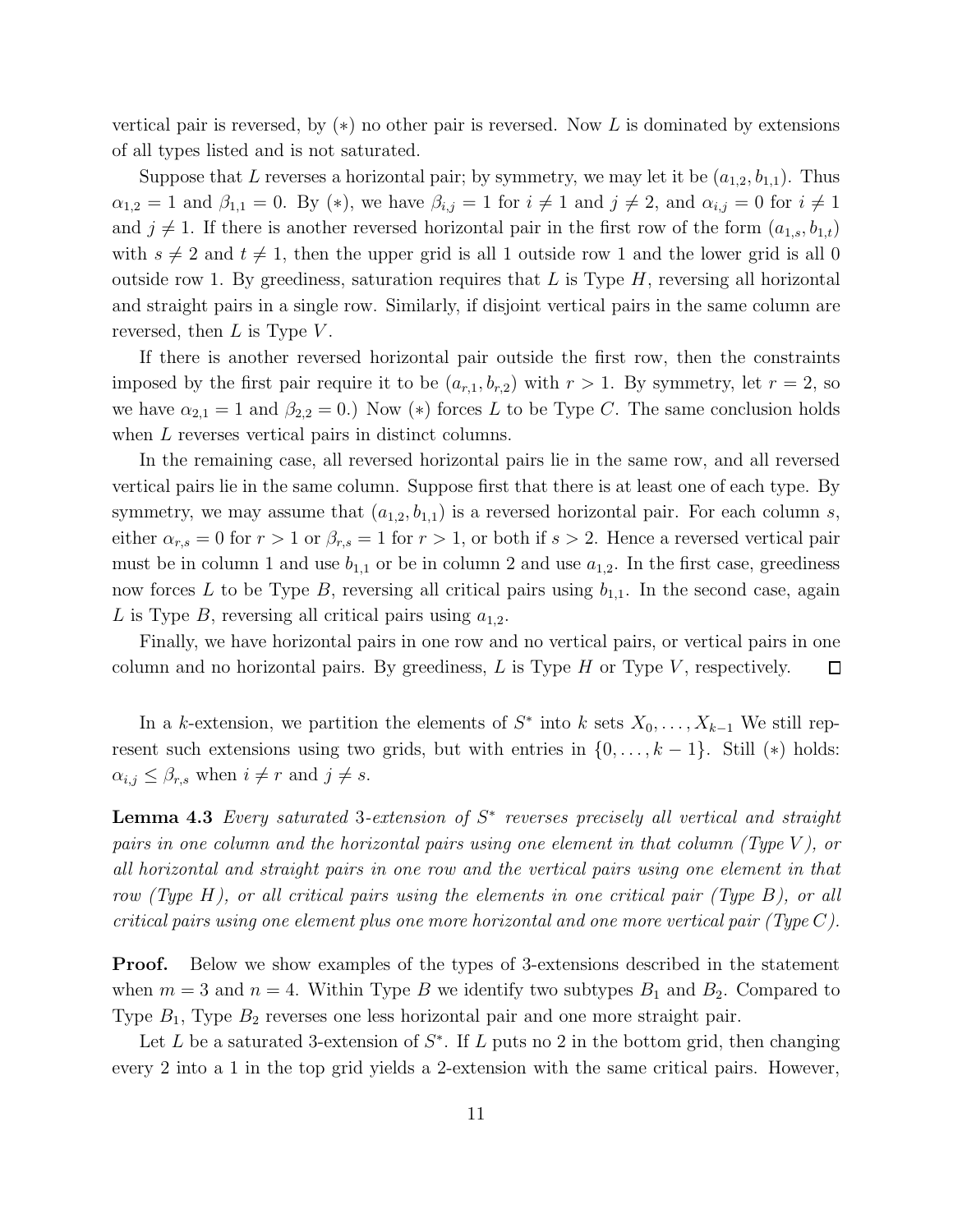|   |          | $\overline{2}$ |                |                |                | $\overline{2}$ | $\overline{2}$ |                | ▵              | $\overline{2}$ | $\overline{2}$ | $\overline{2}$ | $\overline{2}$ | $\overline{2}$ | $\overline{2}$ |                | 2              | ▵          |  |                | $\overline{2}$ | 2              | $\overline{2}$ | $\overline{2}$ | $\mathbf{2}^-$ | $\overline{2}$ | 2              |
|---|----------|----------------|----------------|----------------|----------------|----------------|----------------|----------------|----------------|----------------|----------------|----------------|----------------|----------------|----------------|----------------|----------------|------------|--|----------------|----------------|----------------|----------------|----------------|----------------|----------------|----------------|
| 0 |          | $\overline{2}$ | $\overline{2}$ |                | $\overline{2}$ | $\overline{2}$ | $\overline{2}$ |                | $\overline{2}$ | $\overline{2}$ | $\overline{2}$ | $\overline{2}$ | $\overline{2}$ | $\overline{2}$ | $\overline{2}$ |                | $\overline{2}$ | $\Omega$   |  |                | $\overline{2}$ | $\overline{2}$ | $\overline{2}$ |                | $\overline{2}$ | $\overline{2}$ | 2              |
|   |          |                |                | $\theta$       | $\overline{2}$ | 2              | $\overline{2}$ | $\overline{0}$ | $\Omega$       | $\overline{0}$ |                | $\Omega$       |                |                |                | 0              |                |            |  |                | $\Omega$       |                |                | $\overline{2}$ |                | $\overline{2}$ | $\overline{2}$ |
|   |          |                |                |                |                |                |                |                |                |                |                |                |                |                |                |                |                |            |  |                |                |                |                |                |                |                |                |
|   |          |                |                |                |                |                |                |                | $\cup$         |                |                |                |                |                |                |                |                |            |  |                |                |                |                |                |                |                |                |
|   |          | $\Omega$       |                | $\overline{2}$ |                | $\Omega$       |                | $\Omega$       | $\Omega$       | $\Omega$       |                |                |                |                |                |                | $\overline{0}$ |            |  | $\Omega$       |                |                |                | $\Omega$       | $\overline{2}$ |                |                |
| 2 |          | $\Omega$       | $\Omega$       | $\mathcal{D}$  |                |                |                | $\overline{2}$ |                |                |                | 2              | $\overline{2}$ | $\overline{2}$ | 2              | $\overline{2}$ |                |            |  | $\overline{2}$ |                |                |                | $\overline{2}$ |                |                |                |
|   | Type $V$ |                |                |                | Type $V$       |                |                |                |                | Type $H$       |                |                | Type $H$       |                |                |                |                | Type $B_1$ |  |                |                | Type $B_2$     |                |                |                | Type $C$       |                |

each 2-extension in Lemma 4.2 is strictly dominated by some 3-extension shown above. Therefore, L puts a 2 in the bottom grid. Similarly, L puts a 0 in the top grid. By  $(*)$ , a 2 in the bottom grid and 0 in the top grid must be in the same row or in the same column and correspond to a reversed critical pair. We call such a reversed pair an *extreme* pair.

Suppose first that there is an extreme horizontal pair; we may assume by symmetry that  $\alpha_{1,1} = 2$  and  $\beta_{1,2} = 0$ . By (\*), we have  $\beta_{r,s} = 2$  for  $r \neq 1$  and  $s \neq 1$ , and we have  $\alpha_{i,j} = 0$ for  $i \neq 1$  and  $j \neq 2$ . This implies that the only vertical pairs that can be reversed are those using  $a_{1,1}$  or  $b_{1,2}$ . Also, the only horizontal pairs that can be reversed are those in the first row and  $(a_{i,2}, b_{i,1})$  with  $i > 1$ .

If  $2 \ge \alpha_{i,2} > \beta_{i,1} \ge 0$  with  $i > 1$ , then  $\alpha_{i,2} = 2$  or  $\beta_{i,1} = 0$ . The former forces the first column (except  $\beta_{i,1}$ ) and first row (except  $\beta_{1,2}$ ) in the top grid to be 2, while the latter forces the second column (except  $\alpha_{i,2}$ ) and first row (except  $\alpha_{1,1}$ ) in the bottom grid to be 0. If  $\alpha_{i,2} = 2$ , then the only possible reversed pairs now are those using  $b_{1,2}$  plus two pairs using  $b_{i,1}$ . If  $\beta_{i,1} = 0$ , then the only reversed pairs are those using  $a_{1,1}$  plus two pairs using  $a_{i,2}$ . By greediness, the extension now has Type  $C$ . Compared to Type  $B_2$ , we gain one horizontal pair, but we lose  $n-2$  horizontal pairs,  $m-2$  vertical pairs, and one straight pair. Type C reverses only m vertical pairs, n horizontal pairs, and one straight pair.

Hence we may assume that no horizontal pair outside row 1 is reversed, so  $\beta_{i,1} \geq \alpha_{i,2}$  for  $i \neq 1$ . If vertical pairs using both  $a_{1,1}$  and  $b_{1,2}$  are reversed, by  $\alpha_{1,1} > \beta_{i,1}$  and  $\alpha_{r,2} > \beta_{1,2}$ (possibly  $i = r$ ), then  $2 \ge \alpha_{1,1} > \beta_{i,1} \ge \alpha_{r,2} > \beta_{1,2} \ge 0$ . Hence  $\beta_{i,1} = \alpha_{r,2} = 1$ . Now  $\beta_{i,1} = 1$ forces the first row (except  $\alpha_{1,1}$ ) and second column (except  $\alpha_{i,2}$ ) of the bottom grid to be at most 1, and  $\alpha_{r,2} = 1$  forces the first row (except  $\beta_{1,2}$ ) and first column of the top grid (except  $\beta_{r,1}$ ) to be at least 1. By greediness, we set all these values to 1, reversing precisely all critical pairs using  $a_{1,1}$  and  $b_{1,2}$ . Now L is Type  $B_2$  (with two reversed straight pairs).

If reversed vertical pairs use at most one of  $\{a_{1,1}, b_{1,2}\}$ , then we may assume that no reversed vertical pair uses  $b_{1,2}$ . Since  $\beta_{1,2} = 0$ , this implies that  $\alpha_{i,2} = 0$  for  $i \neq 1$ . Now the only pairs that can be reversed are those in the first row and those in the first column that use  $a_{1,1}$ . We can reverse all of them by setting  $\alpha_{1,j} = 1$  for  $j \neq 1$  and  $\beta_{r,1} = 1$  for  $r \neq 1$ . The result is a 3-extension of Type H.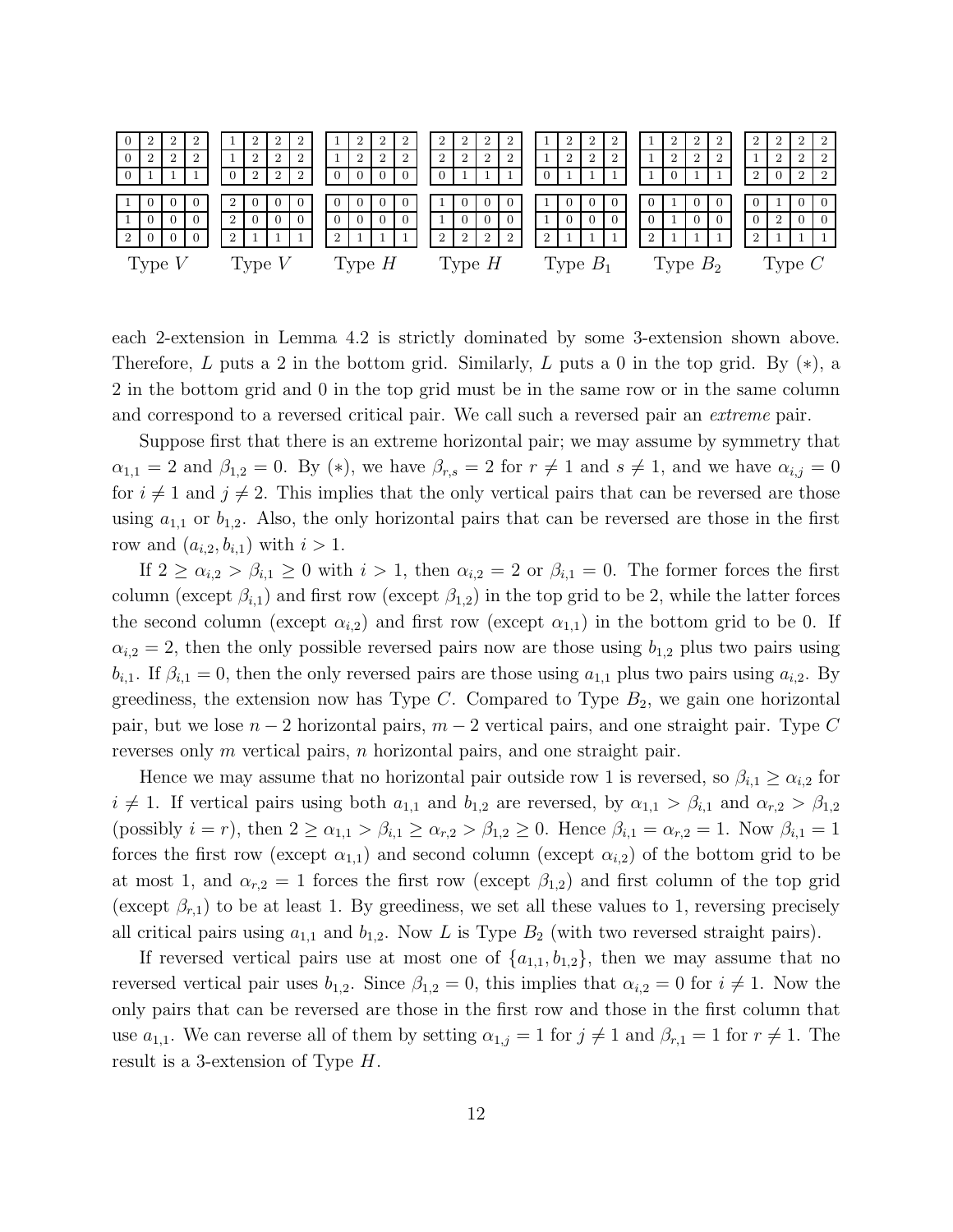This eliminates extreme horizontal pairs. For an extreme vertical pair, the argument is symmetric. Hence we may assume that there is one extreme straight pair and no other extreme pair (two extreme straight pairs would force an extreme horizontal or vertical pair).

By symmetry, we may assume that  $\alpha_{1,1} = 2$  and  $\beta_{1,1} = 0$ . By (\*), the top grid is 2 outside the first row and column, and the bottom grid is 0 outside the first row and column. Since there are no extreme horizontal or vertical pairs, the remaining entries are at most 1 in the bottom grid and at least 1 in the top grid. Greediness sets them all equal to 1 and yields an extension of Type  $B_1$  (with one reversed straight pair).  $\Box$ 

We treat all k with  $k \geq 4$  simultaneously. This means that we analyze what sets of critical pairs can be reversed for linear extensions, and we show that the maximal such sets can be achieved using 4-extensions. This yields  $\dim_k(S_m \times S_n) = \dim(S_m \times S_n)$  for all  $k \geq 4$ . The analysis of linear extensions follows the approach of Trotter [17]; the main difference is that we separate horizontal and vertical pairs.

**Lemma 4.4** Every saturated linear extension of  $S^*$  (or saturated k-extension for  $k \geq 4$ ) *reverses precisely all vertical and straight pairs in one column and all horizontal pairs using two fixed elements (one maximal and one minimal) in that column (Type* V *), or all horizontal and straight pairs in one row and all vertical pairs using two fixed elements (one maximal and one minimal) in that row (Type* H*), or all critical pairs using the elements of one vertical pair or of one horizontal pair (plus one more critical pair) (Type* B*).*

**Proof.** Below are examples of 4-extensions of these types, when  $m = 3$  and  $n = 4$ . For Type  $H$ , the minimal and maximal elements that cover the vertical pairs may form a straight pair or a horizontal pair; both variations are shown. Analogous variations exist for Type V . In the examples for Type B, all critical pairs using  $a_{1,1}$  are reversed, along with those using  $b_{2,1}$  in the first example and those using  $b_{1,2}$  in the second example, and the extra reversed pair puts  $a_{2,2}$  over  $b_{1,2}$  or  $b_{2,1}$ , respectively.

|                | 3              | 3              | 3              |  | ി | 3              | 3        | 3             | $\overline{2}$ | 3      | 3        | 3                |  | റ<br>∠ | 3 | 3              | 3                |  | $\overline{2}$ | 3              | 3              | 3              |
|----------------|----------------|----------------|----------------|--|---|----------------|----------|---------------|----------------|--------|----------|------------------|--|--------|---|----------------|------------------|--|----------------|----------------|----------------|----------------|
|                | 3              | 3              | 3              |  | 2 | 3              | 3        | 3             | $\overline{2}$ | 3      | 3        | 3                |  |        | 3 | 3              | 3                |  |                | 3              | 3              | 3              |
|                | $\overline{2}$ | $\overline{2}$ | $\overline{2}$ |  | U | 1              |          |               |                | O.     |          |                  |  | റ      |   | $\overline{2}$ | $\overline{2}$   |  | റ<br>∠         | $\theta$       | $\overline{2}$ | $\overline{2}$ |
|                |                |                |                |  |   |                |          |               |                |        |          |                  |  |        |   |                |                  |  |                |                |                |                |
| ച              | ()             | O              | $\theta$       |  |   | $\cup$         | 0        | $\Omega$      |                |        | 0        | $\left( \right)$ |  |        | 0 | $\Omega$       | $\left( \right)$ |  | O              |                | $\cup$         | 0              |
| $\overline{2}$ | $\overline{0}$ | $\theta$       | $\overline{0}$ |  |   | $\cup$         | $\theta$ |               |                |        | 0        |                  |  |        | റ | 1              |                  |  | $\overline{0}$ | $\overline{2}$ | $\cup$         | $\bigcap$      |
| 3              |                |                |                |  | 3 | $\overline{2}$ | $\Omega$ | $\Omega$<br>∠ | 3              | റ<br>∠ | റ        | $\Omega$         |  | 3      |   | $\Omega$       | 0                |  | 3              |                |                | 1              |
|                |                |                |                |  |   |                |          |               |                |        |          |                  |  |        |   |                |                  |  |                |                |                |                |
| Type $V$       |                |                | Type $H$       |  |   | Type $H$       |          |               |                |        | Type $B$ |                  |  |        |   | Type $B$       |                  |  |                |                |                |                |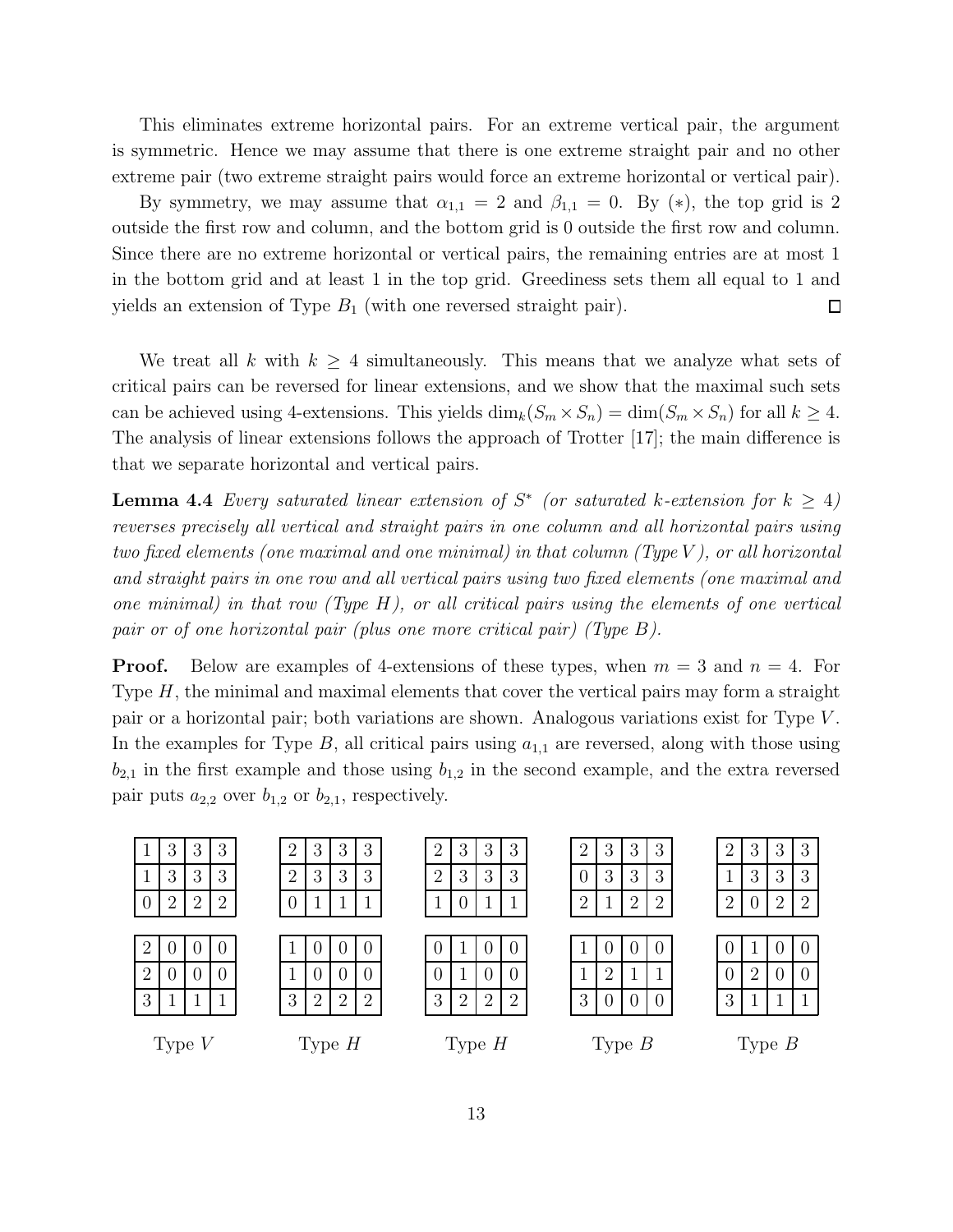The above examples generalize for all m and n to show that extensions for  $k \geq 4$  do exist that reverse the pairs as described in the statement.

Let L be a saturated linear extension of  $S^*$ . A saturated extension must reverse some critical pair. By symmetry, we may assume that  $a_{1,1}$  is the highest element on the extension that belongs to any reversed critical pair. Let  $b_{r,s}$  be the lowest element in any reversed critical pair. Since  $\alpha_{1,1} > \beta_{r,s}$ , by (\*) we conclude that  $r = 1$  or  $s = 1$ .

**Case 1:**  $r = s$ . That is,  $r = s = 1$ . By (\*), we have  $\beta_{p,q} > \alpha_{1,1} > \beta_{1,1} > \alpha_{i,j}$  when  $1 \notin \{p, q, i, j\}$ . Hence all reversed critical pairs use only elements in the first row or only in the first column of the grids. If some such pair uses neither  $a_{1,1}$  nor  $b_{1,1}$ , then by symmetry we may assume that it is  $(a_{1,j}, b_{1,q})$ , with  $\alpha_{1,j} > \beta_{1,q}$ . Since  $j \neq 1$  and  $q \neq 1$ , by  $(*)$  we have  $\beta_{p,1} > \alpha_{1,j} > \beta_{1,q} > \alpha_{i,1}$  whenever  $p \neq 1$  and  $i \neq 1$ . Hence there are no reversed pairs in the first column that avoid the lower-left elements. By greediness, we can now reverse all remaining pairs, which are the horizontal and straight pairs in the first row and all the critical pairs using  $a_{1,1}$  and  $b_{1,1}$ . The result is an extension of Type H (Type V arises symmetrically).

**Case 2:**  $r \neq s$ . By symmetry, we may assume that the lowest element on the extension that belongs to any reversed pair is  $b_{1,2}$ . Again (\*) restricts the possible reversed pairs, since  $\alpha_{1,1} > \beta_{1,2}$ . All elements of the top grid not in the first row or column are above all elements of the bottom grid not in the first row or second column, so additional reversed pairs are confined to the first row or to the first two columns.

In particular, putting  $a_{i,j}$  over  $b_{r,s}$  requires  $i = 1$  or  $j = 2$ , (due to  $b_{1,2}$ ) and  $r = 1$  or  $s = 1$  (due to  $a_{1,1}$ ), and  $i = r$  or  $j = s$ . With  $i = r$ , the possible reversals are  $\alpha_{1,j} > \beta_{1,s}$  and  $\alpha_{i,2} > \beta_{i,1}$ . With  $j = s$ , the possibilities are  $\alpha_{1,1} > \beta_{r,1}$  and  $\alpha_{i,2} > \beta_{1,2}$ .

If  $\alpha_{i,2} > \beta_{i,1}$  with  $i \neq 1$ , then  $\beta_{p,1} > \alpha_{i,2} > \beta_{i,1} > \alpha_{p,2}$  for  $p \neq i$  (although  $\beta_{p,1} < \alpha_{1,1}$ and  $\alpha_{p,2} > \beta_{1,2}$  remain possible), so this can occur for only one value of i. It if occurs, then  $\beta_{1,s} > \alpha_{i,2} > \beta_{i,1} > \alpha_{1,j}$  for  $s \neq 2$  and  $j \neq 1$ . Hence we obtain only one additional reversed pair  $(a_{i,j}, b_{r,s})$  with  $i = r$ . By greediness, we may have all of the remaining possibilities  $\alpha_{1,1} > \beta_{r,1}$  and  $\alpha_{i,2} > \beta_{1,2}$ . The result is an extension of Type B. (The argument is symmetric when the lowest element of reversed pairs is  $b_{2,1}$ , again yielding Type B.)

Finally, if  $\alpha_{i,2} < \beta_{i,1}$  whenever  $i \neq 1$ , then by greediness we may have  $\alpha_{1,j} > \beta_{1,s}$  for all j and s, and  $\alpha_{1,1} > \beta_{r,1}$  for all r, and  $\alpha_{i,2} > \beta_{1,2}$  for all i. The result is an extension of Type H (it yields Type V if the lowest element in a reversed pair is in column 1).  $\Box$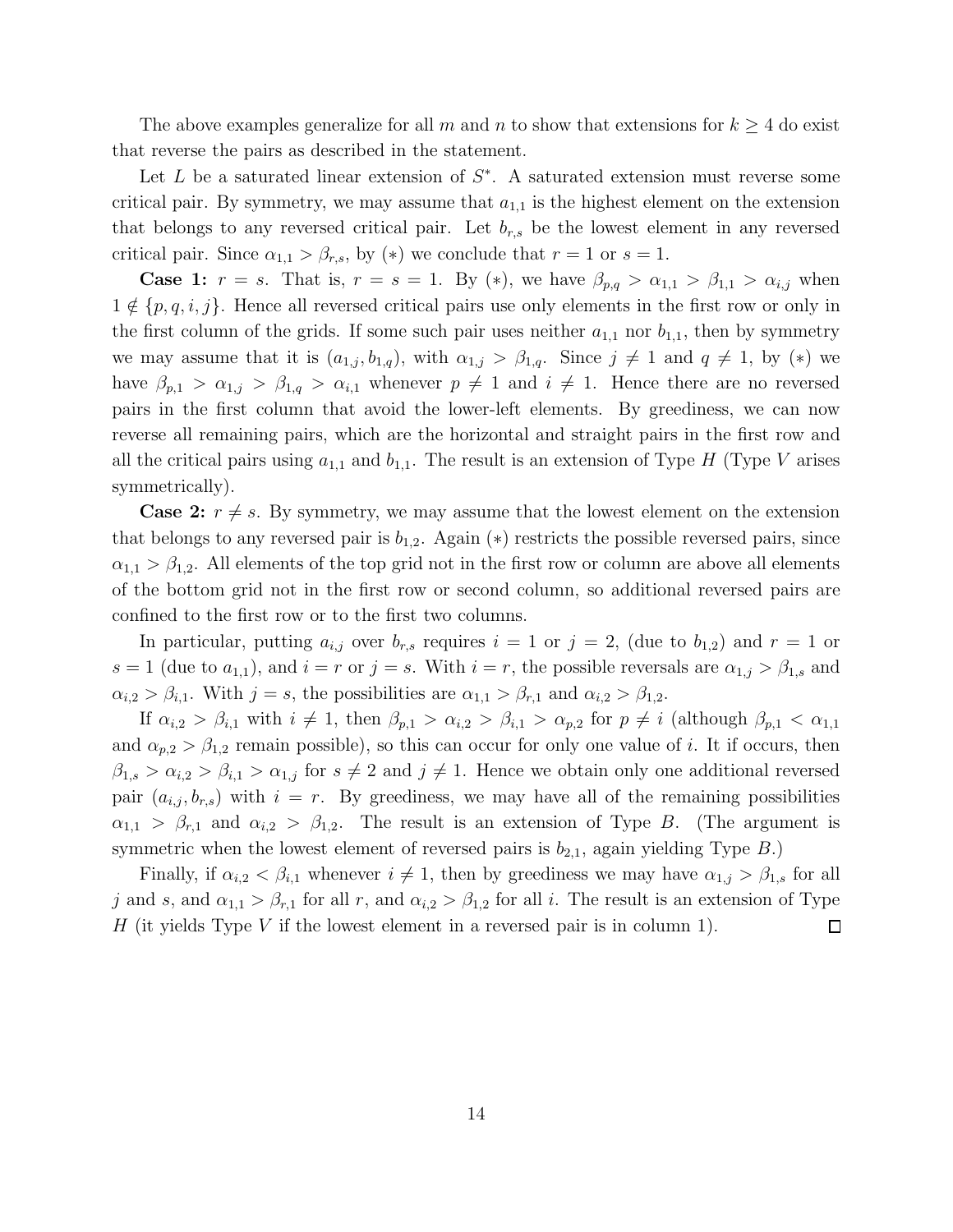# 5 k-dimension of  $S_m \times S_n$

For upper bounds, we use of Lemma 3.4 and Corollary 3.5. They guarantee that the constructions reversing the critical pairs in  $S_m \times S_n$  yield k-realizers of the same size.

**Theorem 5.1** *If*  $m, n \geq 3$ *, then* dim<sub>k</sub> $(S_m \times S_n) = m + n - \min\{2, k - 2\}$ *.* 

**Proof.** For the upper bounds, we show that all critical pairs can be reversed using the desired number of k-extensions of types described in Lemmas 4.2, 4.3, and 4.4. For  $k = 2$ , we use an extension of Type V in each column and an extension of Type  $H$  in each row to reverse all critical pairs using  $m + n$  extensions.

For  $k = 3$ , we use an extension of Type H in each row and an extension of Type V in columns 2 through n. In the Type H extension for row i, we use  $\alpha_{i,1} = 2$  and  $\beta_{i,1} = 0$  and put  $\beta_{r,1} = 1$  for all r not equal to i, thereby reversing all the vertical and straight pairs using  $a_{i,1}$ . Since every critical pair contained in the first column uses  $a_{i,1}$  for some i, these extensions of Type  $H$  together reverse all critical pairs contained in the first column. Hence the remaining critical pairs are reversed by Type V extensions in columns 2 through  $n$ .

For  $k = 4$ , we use an extension of Type H in each row and an extension of Type V in columns 3 through n. In the Type H extension for row i, we use  $\alpha_{i,1} = 3$  and  $\beta_{i,2} = 0$ , thereby reversing all the vertical and straight pairs using  $a_{i,1}$  and  $b_{i,2}$ . Since every critical pair contained in the first column uses  $a_{i,1}$  for some i, and every critical pair contained in the second column uses  $b_{i,2}$  for some i, these extensions of Type H together reverse all vertical and straight pairs contained in the first two columns. Hence the remaining critical pairs are reversed by Type  $V$  extensions in columns 3 through  $n$ .

For  $k > 4$ , the upper bound follows from the construction for  $k = 4$ , using extensions of the subposets induced by the sets  $X_0, X_1, X_2, X_3$  on 4-extensions.

Now consider the lower bounds. For  $k \in \{2, 3, 4\}$ , Lemmas 4.2, 4.3, and 4.4 show that saturated k-extensions are of the types we have called  $V, H, B, C$  (or when  $k = 3$  reverse strictly fewer critical pairs than one of these types). The numbers of critical pairs of each class that are reversed by each type of saturated  $k$ -extension appear in Table 1.

|  | $k=2$ |                                                                                          |  | $k = 3$ $k = 4$ |  |
|--|-------|------------------------------------------------------------------------------------------|--|-----------------|--|
|  |       | vertical horiz. straight vertical horiz. straight vertical horiz. straight               |  |                 |  |
|  |       | $V \mid m^2 - m$ 0 m $\mid m^2 - m$ n -1 m $\mid m^2 - m$ 2n -2 m                        |  |                 |  |
|  |       | $H \begin{bmatrix} 0 & n^2 - n & n \end{bmatrix}$ $m-1$ $n^2 - n$ $n$ $2m-2$ $n^2 - n$ n |  |                 |  |
|  |       | $B \mid m-1 \mid n-1 \mid 1 \mid 2m-2 \mid 2n-2 \mid 1 \mid 2m-2 \mid 2n-2 \mid 2$       |  |                 |  |
|  |       | $C$   2   2   0   $m$   1                                                                |  |                 |  |

#### Table 1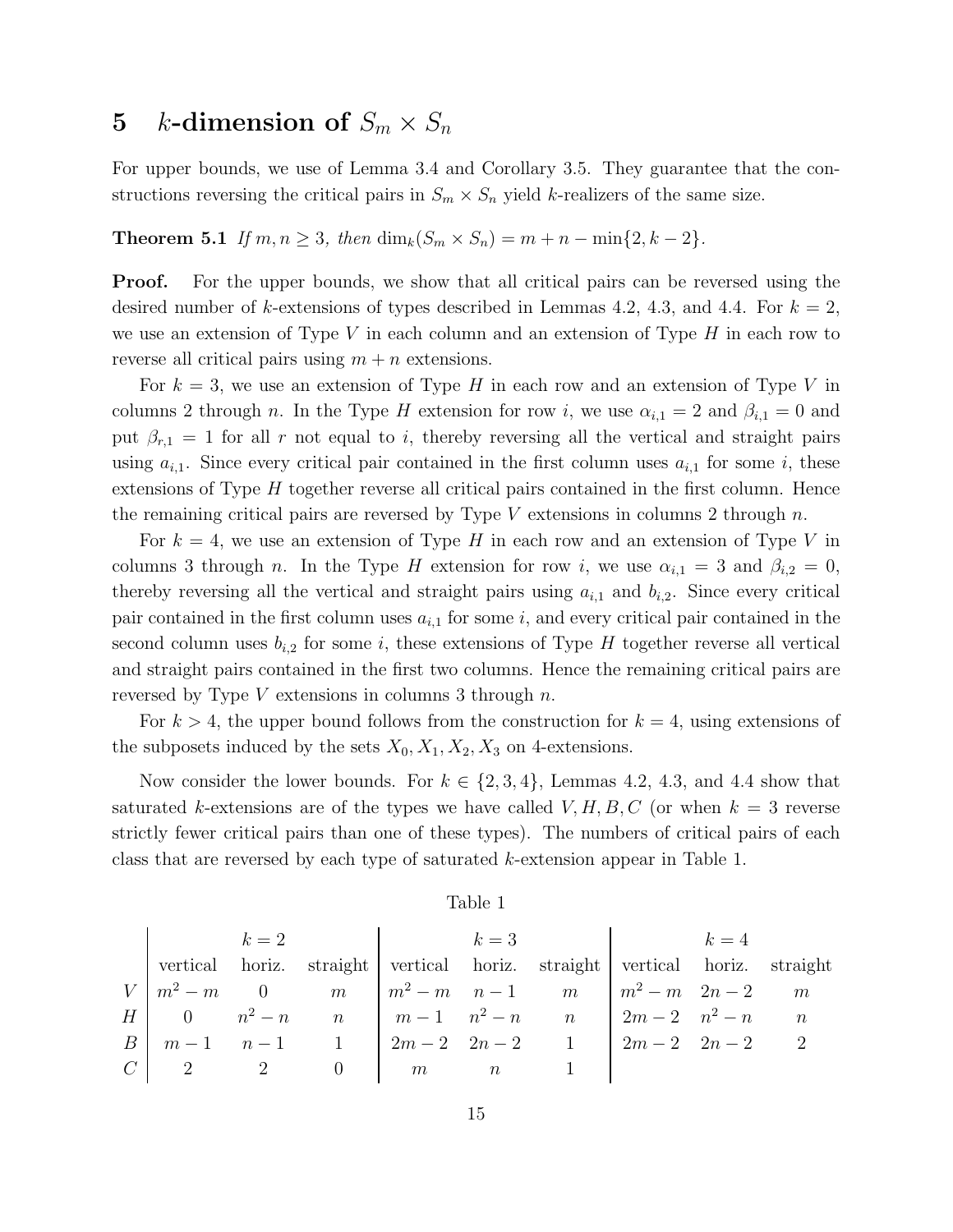When  $k = 3$ , Type B has variations  $B_1$  and  $B_2$ , where  $B_1$  appears in the table and  $B_2$ reverses one more straight pair and one less horizontal or vertical pair than  $B_1$ .

These values yield the desired lower bounds numerically. We minimize the total number of saturated extensions subject to obtaining enough reversed critical pairs in each class. The result is a linear program. To obtain a lower bound, it suffices to exhibit a feasible solution to the dual problem that has at least the desired value. Ad hoc argument with variables for the number of extensions of each type also works.

The dual, with variables v, h, s, is to maximize the objective  $nm(m-1)v + mn(n-1)h +$ mns subject to a linear constraint from each row of Table 1. For example, the constraint when  $k = 2$  for row V is  $m(m-1)v + 0h + ms \le 1$  (the constant 1 comes from the objective of minimizing the sum of the number of extensions).

When  $k = 2$ , we set  $(v, h, s) = \left(\frac{1}{m(m-1)}, \frac{1}{n(n-1)}, 0\right)$  to obtain a feasible solution with objective value  $m + n$ . Hence  $m + n$  such extensions are needed. Since  $m, n \geq 3$ , the constraints for Types  $B$  and  $C$  are not tight, corresponding to using only Types  $V$  and  $H$ in the upper bound construction.

When  $k = 3$ , we set  $(v, h, s) = \left(\frac{n-1}{(mn-1)(m-1)}, \frac{m-1}{(mn-1)(n-1)}, 0\right)$  to obtain a feasible solution with objective value  $(m+n-2) \frac{mn}{mn-1}$ . Since  $(m+n-2) \frac{mn}{mn-1} > m+n-2$  and the number of 3-extensions is an integer, we obtain  $m + n - 1$  as a lower bound. Again the constraints for Types  $B_1$ ,  $B_2$ , and C are not tight and only Types V and H are used in the construction.

When  $k \geq 4$ , we obtain the bound more directly. If  $V + H + B < m + n - 2$ , then  $V \leq n-2$  or  $H \leq m-2$ . By symmetry, we may assume that  $V = n-r$  with  $r \geq 2$ . Now reversing the remaining  $m(m-1)r$  vertical pairs requires  $H + B \ge rm/2 > m + r - 3$ . Thus  $V + H + B \ge n + m - 2.$  $\Box$ 

# 6 2-dimension of t-fold Products

A different approach to 2-dimension avoids describing saturated extensions.

**Definition 6.1** Critical pairs  $(x, y)$  and  $(x', y')$  are k-conflicted if every k-extension reverses at most one of them. A set S of critical pairs is k*-conflicted* if every two critical pairs in S are k-conflicted.

**Remark 6.2** If S is a k-conflicted set of critical pairs in a poset P, then  $\dim_k(P) \geq |S|$ .

**Lemma 6.3** In a poset P, critical pairs  $(x, y)$  and  $(x', y')$  are 2-conflicted if  $x < y'$  or  $x' < y$ . If  $k \geq 3$ , then  $(x, y)$  and  $(x', y')$  are k-conflicted if  $x < y'$  and  $x' < y$ .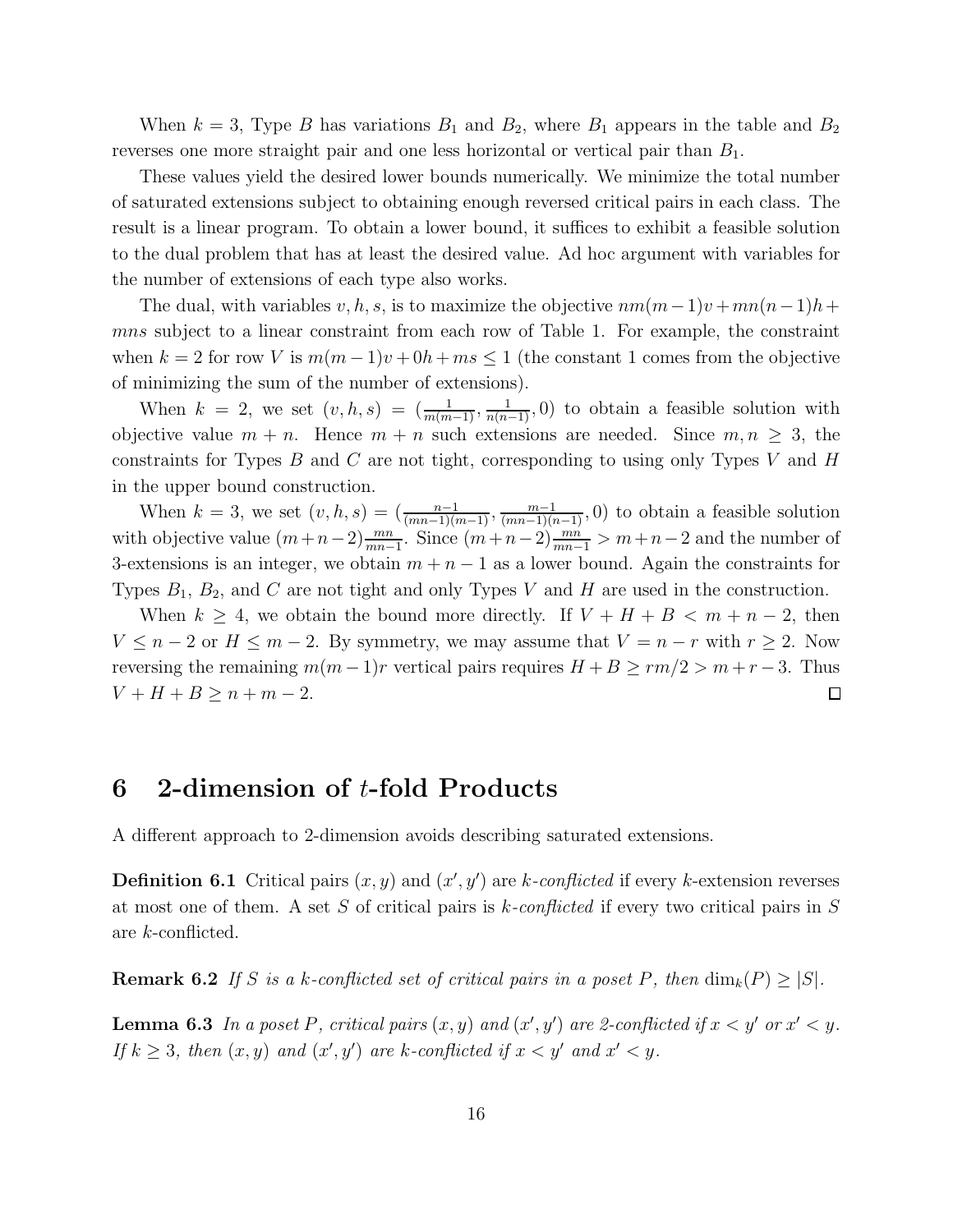**Proof.** If  $x < y'$ , then reversing  $(x, y)$  and  $(x', y')$  in a k-extension f requires  $f(y) < f(x) \le$  $f(y') < f(x')$ . This uses three distinct values in f, so it cannot occur when  $k = 2$ . If also  $x' < y$ , then  $f(x') \le f(y)$  is needed, and this cannot be achieved for any k.  $\Box$ 

In dimension theory for posets, the condition  $x < y'$  and  $x' < y$  when  $k \geq 3$  makes the pair  $\{(x, y), (x', y')\}$  what is known as an "alternating cycle" of size 2. The fact that a weaker condition suffices for pairs to be 2-conflicted is the reason why this notion is effective in proving lower bounds for 2-dimension. In order to motivate the argument for higher products, we first give a short explanation of it for  $S_m \times S_n$ .

**Example 6.4** We show that if  $m, n \geq 3$ , then  $\dim_2(S_m \times S_n) = m+n$ . It suffices to present a 2-conflicted set of size  $m + n$ . Note that  $(a_{i,j}, b_{r,s})$  with  $i = r$  or  $j = s$  and  $(a_{g,h}, b_{p,q})$  with  $g = p$  or  $h = q$  are 2-conflicted if  $a_{i,j} < b_{p,q}$  or  $a_{g,h} < b_{r,s}$ ; that is, if  $(i \neq p$  and  $j \neq q)$  or  $(g \neq r \text{ and } h \neq s).$ 

We represent the order relations in one grid using arrows:  $(i, j) \rightarrow (r, s)$  represents the pair  $(a_{i,j}, b_{r,s})$ . The pair is incomparable if the arrow lies within one row or within one column. Two incomparable pairs are 2-conflicted if, as arrows, the tail of one is in a different row and different column from the head of the other. Figure 1 illustrates a 2-conflicted set of arrows. The size of the set is  $6 + (m-3) + (n-3)$ , as desired.  $\Box$ 



Figure 1: A 2-conflicted set for  $S_5 \times S_7$ 

Let  $P = \prod_{i=1}^t S_{n_i}$ . Let A be the set of t-tuples whose ith coordinate is minimal in  $S_{n_i}$ for all *i*, and let *B* be the set of *t*-tuples whose *i*th coordinate is maximal in  $S_{n_i}$  for all *i*. By Corollary 3.5, it follows by induction on t that  $\dim_k P = \dim_k R$ , where R is the subposet of P with elements  $A \cup B$ . Represent each pair  $(a_{i_1,\dots,i_t}, b_{r_1,\dots,r_t})$  in  $A \times B$  by an arrow from  $(i_1, \ldots, i_t)$  to  $(r_1, \ldots, r_t)$  in a t-dimensional grid. The pair is a critical pair if the head and tail agree in some coordinate. Two pairs are 2-conflicted if the tail of one differs from the head of the other in every coordinate.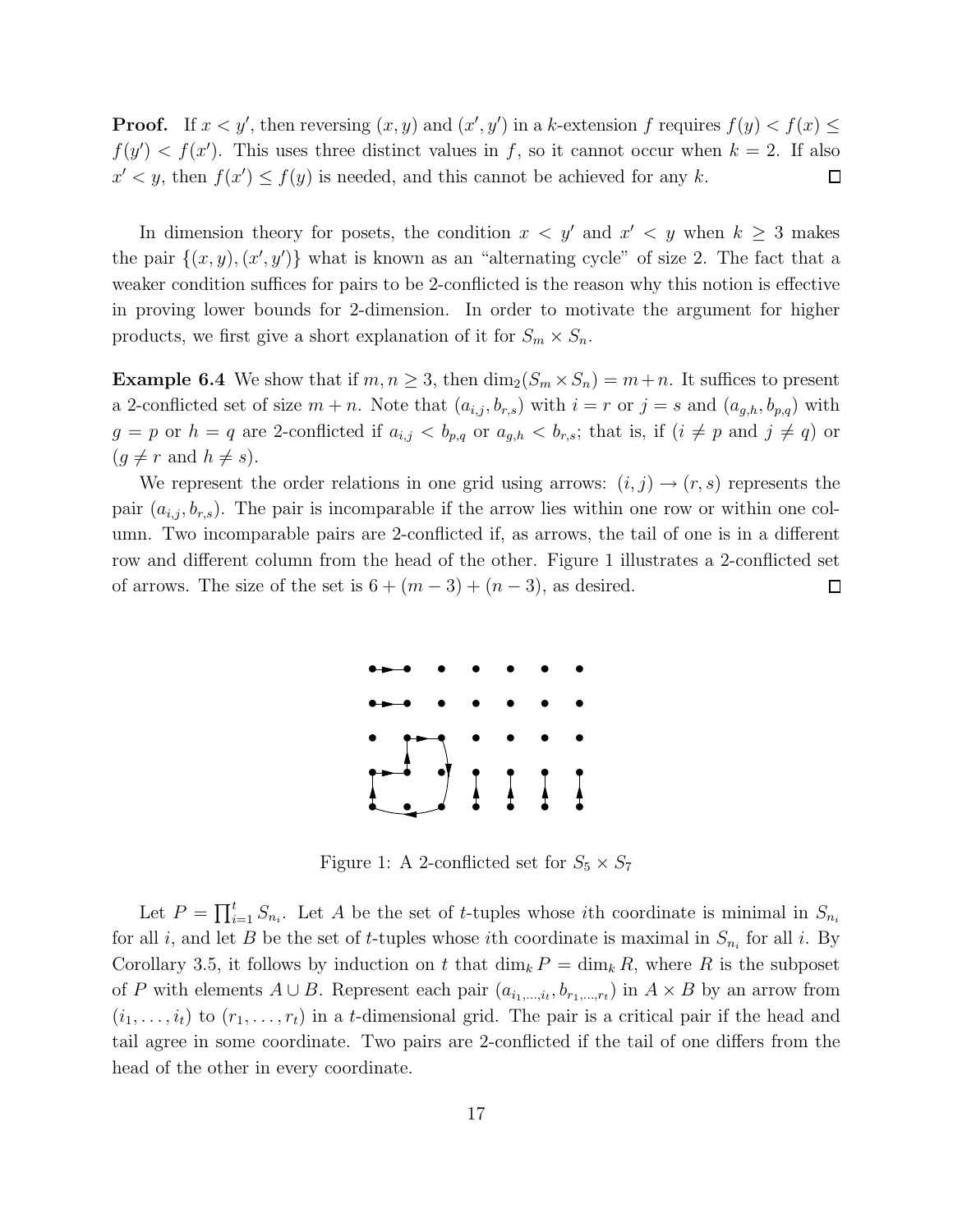As motivated by Example 6.4, the idea of the proof for  $t \geq 3$  is to first study  $\prod_{i=1}^{t} S_t$ , presenting a cycle  $C_t$  of length  $t^2$  in the t-dimensional grid, with the edge set forming a 2-conflicted set. This yields  $\dim_2(\prod_{i=1}^t S_i) = t \cdot t$ . For  $\prod_{i=1}^t S_{n_i}$  with each  $n_i \geq t$ , we then add  $n_i - t$  arrows for extra hyperplanes in the *i*th direction, copying arrows on  $C_t$ . This will yield  $\dim_2(\prod_{i=1}^t S_{n_i}) = \sum_{i=1}^t n_i$ .

**Definition 6.5** The *t*-lagging cycle is the cycle  $C_t$  consisting of vectors  $v_1, \ldots, v_{t^2}$  in  $[t]^t$ formed by letting  $v_1 = (1, \ldots, 1)$  and, for  $j \geq 1$ , forming  $v_{j+1}$  from  $v_j$  by adding 1 (modulo t) to each coordinate except the *i*th, where  $i \equiv j \mod t$ .

For example,  $C_4$  is (reading down columns):

| $(1, 1, 1, 1)$ $(4, 4, 4, 4)$ $(3, 3, 3, 3)$ $(2, 2, 2, 2)$ |  |
|-------------------------------------------------------------|--|
| $(1,2,2,2)$ $(4,1,1,1)$ $(3,4,4,4)$ $(2,3,3,3)$             |  |
| $(2,2,3,3)$ $(1,1,2,2)$ $(4,4,1,1)$ $(3,3,4,4)$             |  |
| $(3,3,3,4)$ $(2,2,2,3)$ $(1,1,1,2)$ $(4,4,4,1)$             |  |

**Proposition 6.6** *The t-lagging cycle*  $C_t$  *has the following properties:* 

(1) In  $t^2$  steps of the *t*-lagging cycle, each entry augments  $t^2 - t$  times, and  $C_t$  is a cycle. (2) Each vector in the cycle has the form  $(q-1,\ldots,q-1,q,\ldots,q)$  for some q *(modulo t)*, *every such vector arises, and each*  $v_j$  *agrees with*  $v_{j+1}$  *in the position of the first* q *in*  $v_j$ *.* (3) Each arrow  $v_j \rightarrow v_{j+1}$  for successive elements of the cycle corresponds to an incomparable *pair*  $(a_{v_j}, b_{v_{j+1}})$ *.* 

**Proof.** (1) Since the augmentation position cycles, the positions augment equally often. There are  $t^2$  occasions of a position not augmenting, so each augments all but t times. Since the amount by which each position increases is a multiple of  $t$ , after  $t^2$  steps the walk returns to the original vector. To make  $C_t$  a cycle, we need distinctness of the vertices.

(2) There are  $t^2$  vectors of the specified form; we show that all arise. If  $v_j$  has the specified form and the position of the first q is congruent to j modulo t (which is true for  $j = 1$ ), then those statements remain true for  $j + 1$ , by construction. Also the value of q increases, except when  $j \equiv t \mod t$ . Therefore, letting i be the position of the first q, the pairs  $(q, i)$ determining the vector cycle through  $(1, 1), (2, 2), \ldots, (t, t)$ , then  $(t, 1), (1, 2), \ldots, (t - 1, t)$ , then  $(t-1, 1), (t, 2), \ldots, (t-2, t)$ , and so on until  $(2, 1), (3, 2), \ldots, (1, t)$  (see the example of  $C_4$  above). Thus  $C_t$  visits all  $t^2$  vectors of this form and is a cycle.

(3) The arrow from  $v_j$  to  $v_{j+1}$  represents the pair  $(a_{v_j}, b_{v_{j+1}})$ . Since their subscripts agree in coordinate i, where  $i \equiv j \mod t$ , they form an incomparable pair.  $\Box$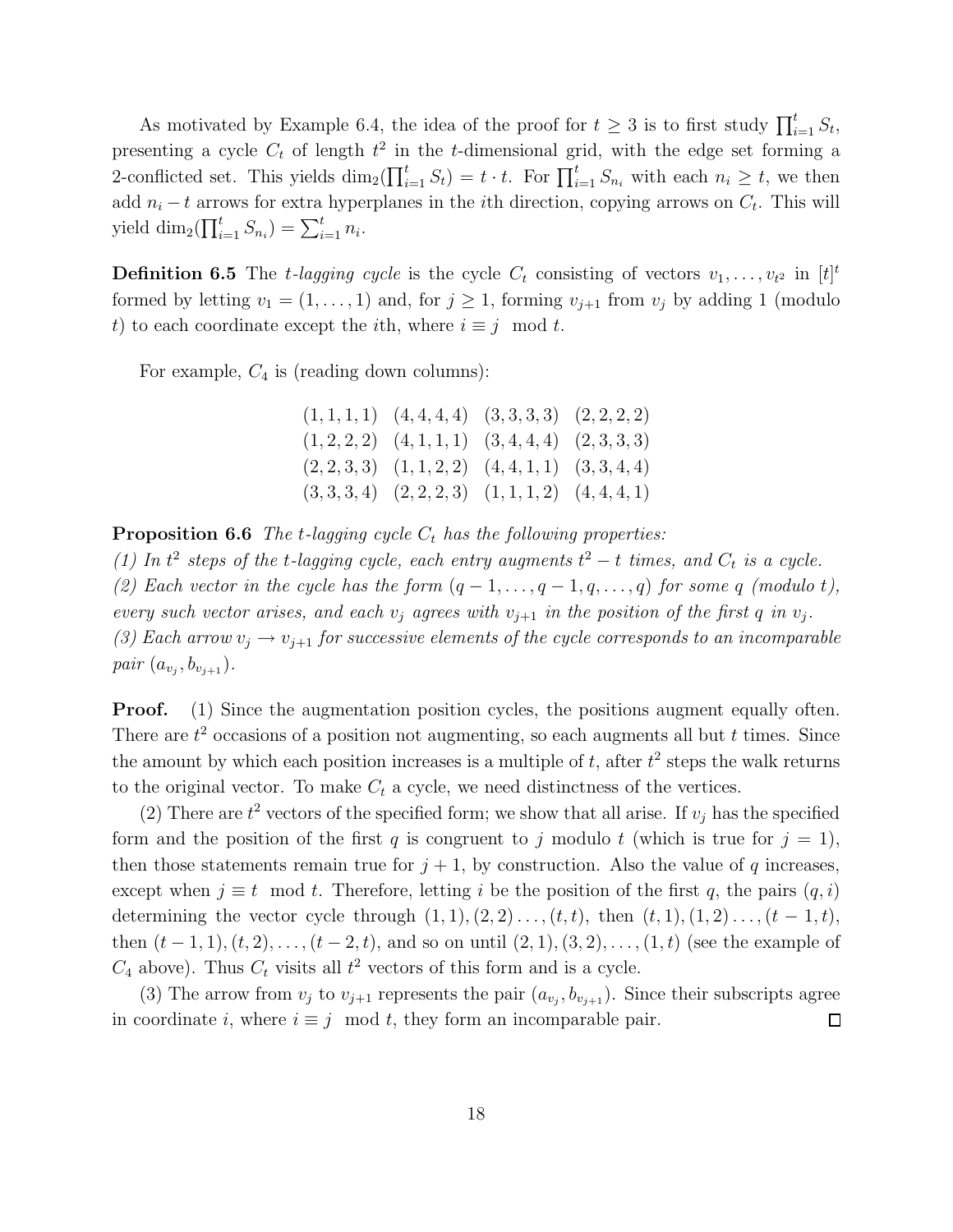**Lemma 6.7** The arrows in  $C_t$  represent a set of  $t^2$  pairs that are 2-conflicted in  $\prod_{i=1}^t S_t$ .

**Proof.** Consider distinct pairs  $(a_{v_i}, b_{v_{i+1}})$  and  $(a_{v_{j-1}}, b_{v_j})$ ; that is, with  $j \neq i+1$ . By Lemma 6.3, it suffices to that if  $a_{v_i}$  and  $b_{v_j}$  are incomparable, then  $a_{v_{j-1}} < b_{v_{i+1}}$ .

If  $a_{v_i}$  || $b_{v_j}$ , then  $v_i$  and  $v_j$  share some value q in some position. The common value q may be the "higher" (ending) value or the "lower" (beginning) value in each t-tuple.

If q is the beginning value in  $v_i$ , then the values in  $v_{i+1}$  are all at least  $q+1$  (except that the first is q when  $i \equiv 1 \mod t$ . The corresponding values in  $v_{j-1}$  are different, since they are all at most q (and the first is  $q-1$  unless  $j = i+1$ ). Hence  $a_{v_{i-1}} < b_{v_{i+1}}$ . The case where the shared value is the last in  $v_j$  follows symmetrically.

$$
q - 2 \dots q - 1 \qquad q - 1 \dots q \qquad q \qquad q \qquad \dots q + 1
$$
  
\n
$$
q - 1 \dots q \qquad q \qquad q \qquad q + 1 \dots q + 2
$$
  
\n
$$
v_{j-1} \qquad \rightarrow \qquad v_j
$$

The remaining case is where r is the position of the first  $q$  in  $v_i$ ,  $s$  is the position of the last q in  $v_j$ , and  $1 < r \leq s$ , as shown above. Now r is the position of the last q in  $v_{i+1}$ , and s is the position of the first q in  $v_{j-1}$ . If  $a_{v_{j-1}}$  || $b_{v_{i+1}}$  then  $s \leq r$ . Now  $r = s$ , and hence  $j = i+1$ .

**Theorem 6.8** If  $n_1, \ldots, n_t$  are all at least t, then  $\dim_2 \prod_{i=1}^t S_{n_i} = \sum_{i=1}^t n_i$ .

**Proof.** For  $t = 2$ , the claim was proved earlier, so assume  $t \geq 3$ .

By Lemma 6.7, the claim holds when  $n_i = t$  for  $1 \leq i \leq t$ . When  $\prod_{i=1}^{t} n_i > t^t$ , begin with  $C_t$  on the subgrid  $[t]^t$ . To this set of arrows, add the arrow from  $u(i, j)$  to  $u'(i, j)$  for  $1 \leq i \leq t$  and  $t < j \leq n_i$ , where  $u(i, j)$  has j in position i and 1 everywhere else, while  $u'(i, j)$  has j in position i and 2 everywhere else. Since  $u(i, j)$  and  $u'(i, j)$  agree in position i, the arrow represents an incomparable pair.

We claim that the resulting set is 2-conflicted. It is immediate that  $u(i, j)$  and  $u'(i, j')$ differ in all coordinates when  $j \neq j'$ , as do  $u(i, j)$  and  $u'(i', j')$  when  $i \neq i'$ , the latter since  $t \geq 3$ . Hence it suffices to compare  $u(i, j)$  and  $u'(i, j)$  with  $v_p$  and  $v_{p+1}$  from  $C_t$ . If  $v_p$  and  $u'(i, j)$  agree somewhere, then  $v_p$  begins or ends with 2. Now  $v_{p+1}$  has no 1 and no j, so it agrees with  $u(i, j)$  in no coordinate.  $\Box$ 

The same idea gives a weaker lower bound for larger k. We do not know how close it is to optimal. For  $k \geq 4$ , concatenating k-realizers of 2-fold products of standard examples yields  $\epsilon + \sum_{i=1}^{t} (n_i - 1)$  as a trivial upper bound, where  $\epsilon$  is 1 for odd t and 0 for even t.

**Theorem 6.9** If  $n_1, \ldots, n_t$  are integers, all at least 2, then  $\dim_k(\prod_{i=1}^t S_{n_i}) \geq \sum_{i=1}^t (n_i - 2)$ *.*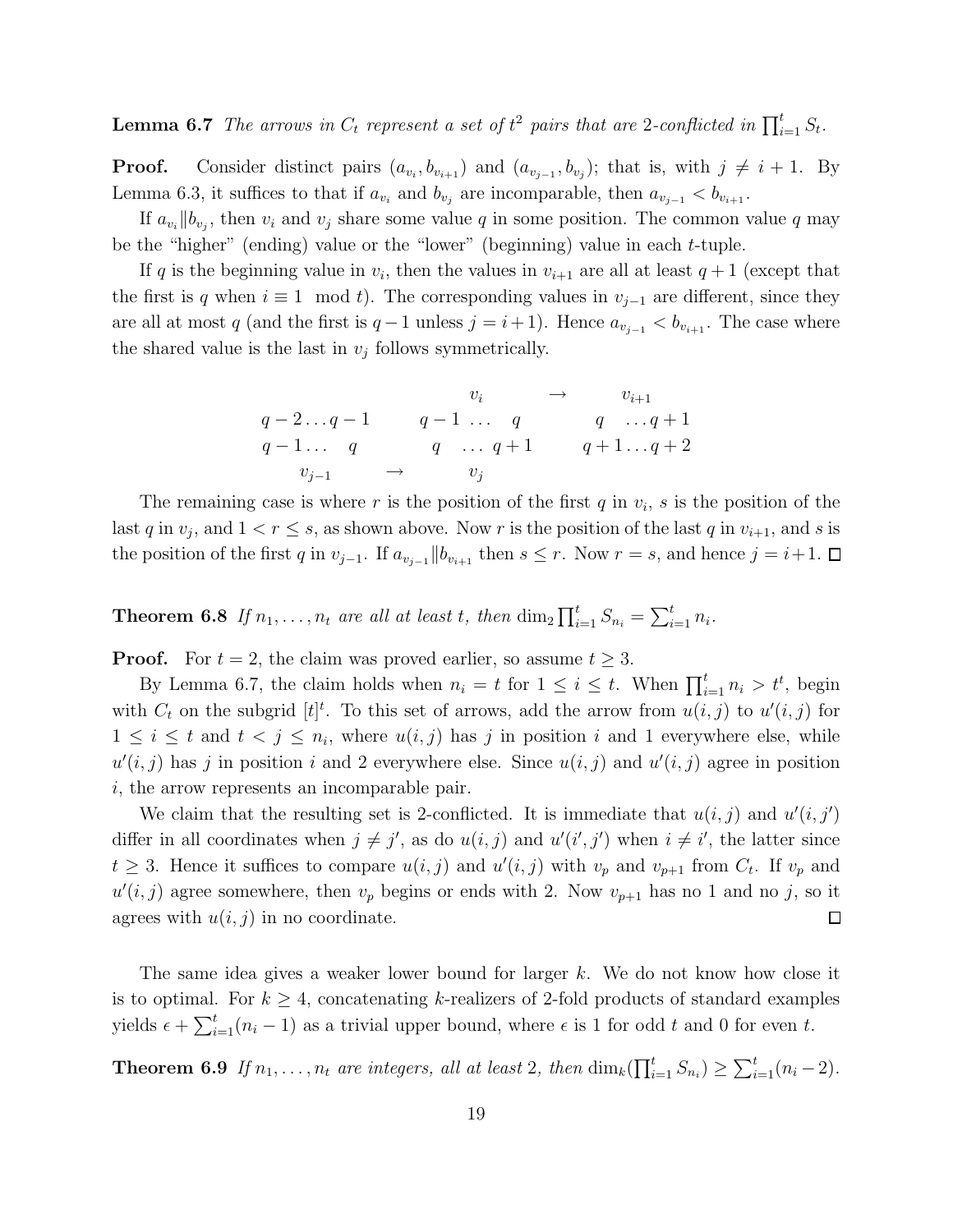**Proof.** We produce a k-conflicted set of this size. Considering the grid  $\prod_{i=1}^{t} [n]^t$ , we form a set of  $\sum_{i=1}^{t} (n_i - 2)$  arrows. For  $1 \leq i \leq t$  and  $3 \leq j \leq n_i$ , add the arrow from  $u(i, j)$  to  $u'(i, j)$ , where  $u(i, j)$  has j in position i and 1 everywhere else, while  $u'(i, j)$  has j in position i and 2 everywhere else.

We observed in the proof of Theorem 6.8 that  $(a_{u(i,j)}, b_{u'(i,j)})$  is an incomparable pair and that  $a_{u(i,j)} < b_{u'(i',j')}$  unless  $i = i'$  and  $j = j'$ . That is, if  $(x, y)$  and  $(x', y')$  are two of these incomparable pairs, then  $x < y'$  and  $x' < y$ . By Lemma 6.3, the set is k-conflicted.  $\Box$ 

# References

- [1] V. B. Alekseev, The number of monotone k-valued functions. (Russian) *Problemy Kibernet.* 28 (1974), 5–24, 278; correction, ibid. 29 (1974), 248.
- [2] K. Baker, Dimension join-independence and breadth in partially ordered sets, manuscript.
- [3] B. Dushnik and E.W. Miller, Partially ordered sets, *Amer. J. Math.* 63 (1941), 600–610.
- [4] K. Engel, Optimal representations of partially ordered sets and a limit Sperner theorem. *European J. Combin.* 7 (1986), 287–302.
- [5] K. Engel, *Sperner Theory*. *Encyclopedia of Mathematics and its Applications*, 65 (Cambridge University Press, 1997), 317–324.
- [6] J. R. Griggs, J. Stahl, W. T. Trotter, A Sperner theorem on unrelated chains of subsets. *J. Combin. Theory Ser. A* 36 (1984), 124–127.
- [7] B. V. Gnedenko and A. N. Kolomogorov, Limit Distributions for Sums of Independent Random Variables, (Addison-Wesley, 1968), 233.
- [8] *Ibid.*, 60.
- [9] T. Hiraguchi, On the dimension of partially ordered sets. *Sci. Rep. Kanazawa Univ.* 1 (1951), 77–94.
- [10] T. Hiraguchi, On the dimension of orders, *Sci. Rep. Kanazawa Univ.* 4 (1955), 1–20.
- [11] D. Kelly, On the dimension of partially ordered sets, *Discrete Math.* 35 (1981), 135–156.
- [12] D. Kelly and W.T. Trotter, Jr. Dimension theory for ordered sets, in: I. Rival, ed. *Ordered Sets* (1982), 171–212